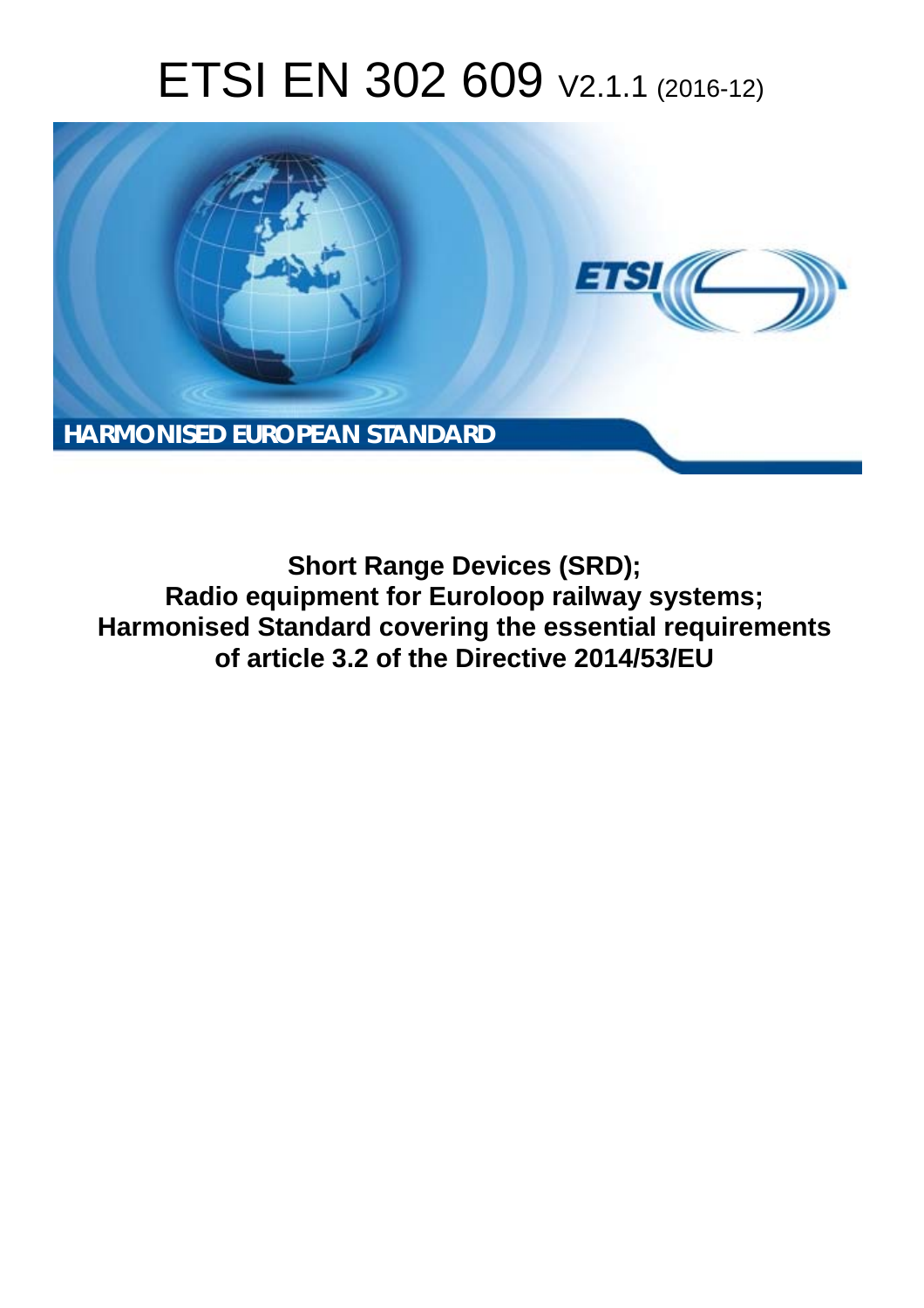Reference REN/ERM-TG28-508

Keywords harmonised standard, radio, SRD, testing

#### *ETSI*

#### 650 Route des Lucioles F-06921 Sophia Antipolis Cedex - FRANCE

Tel.: +33 4 92 94 42 00 Fax: +33 4 93 65 47 16

Siret N° 348 623 562 00017 - NAF 742 C Association à but non lucratif enregistrée à la Sous-Préfecture de Grasse (06) N° 7803/88

#### *Important notice*

The present document can be downloaded from: <http://www.etsi.org/standards-search>

The present document may be made available in electronic versions and/or in print. The content of any electronic and/or print versions of the present document shall not be modified without the prior written authorization of ETSI. In case of any existing or perceived difference in contents between such versions and/or in print, the only prevailing document is the print of the Portable Document Format (PDF) version kept on a specific network drive within ETSI Secretariat.

Users of the present document should be aware that the document may be subject to revision or change of status. Information on the current status of this and other ETSI documents is available at <https://portal.etsi.org/TB/ETSIDeliverableStatus.aspx>

If you find errors in the present document, please send your comment to one of the following services: <https://portal.etsi.org/People/CommiteeSupportStaff.aspx>

#### *Copyright Notification*

No part may be reproduced or utilized in any form or by any means, electronic or mechanical, including photocopying and microfilm except as authorized by written permission of ETSI.

The content of the PDF version shall not be modified without the written authorization of ETSI. The copyright and the foregoing restriction extend to reproduction in all media.

> © European Telecommunications Standards Institute 2016. All rights reserved.

**DECT**TM, **PLUGTESTS**TM, **UMTS**TM and the ETSI logo are Trade Marks of ETSI registered for the benefit of its Members. **3GPP**TM and **LTE**™ are Trade Marks of ETSI registered for the benefit of its Members and of the 3GPP Organizational Partners.

**GSM**® and the GSM logo are Trade Marks registered and owned by the GSM Association.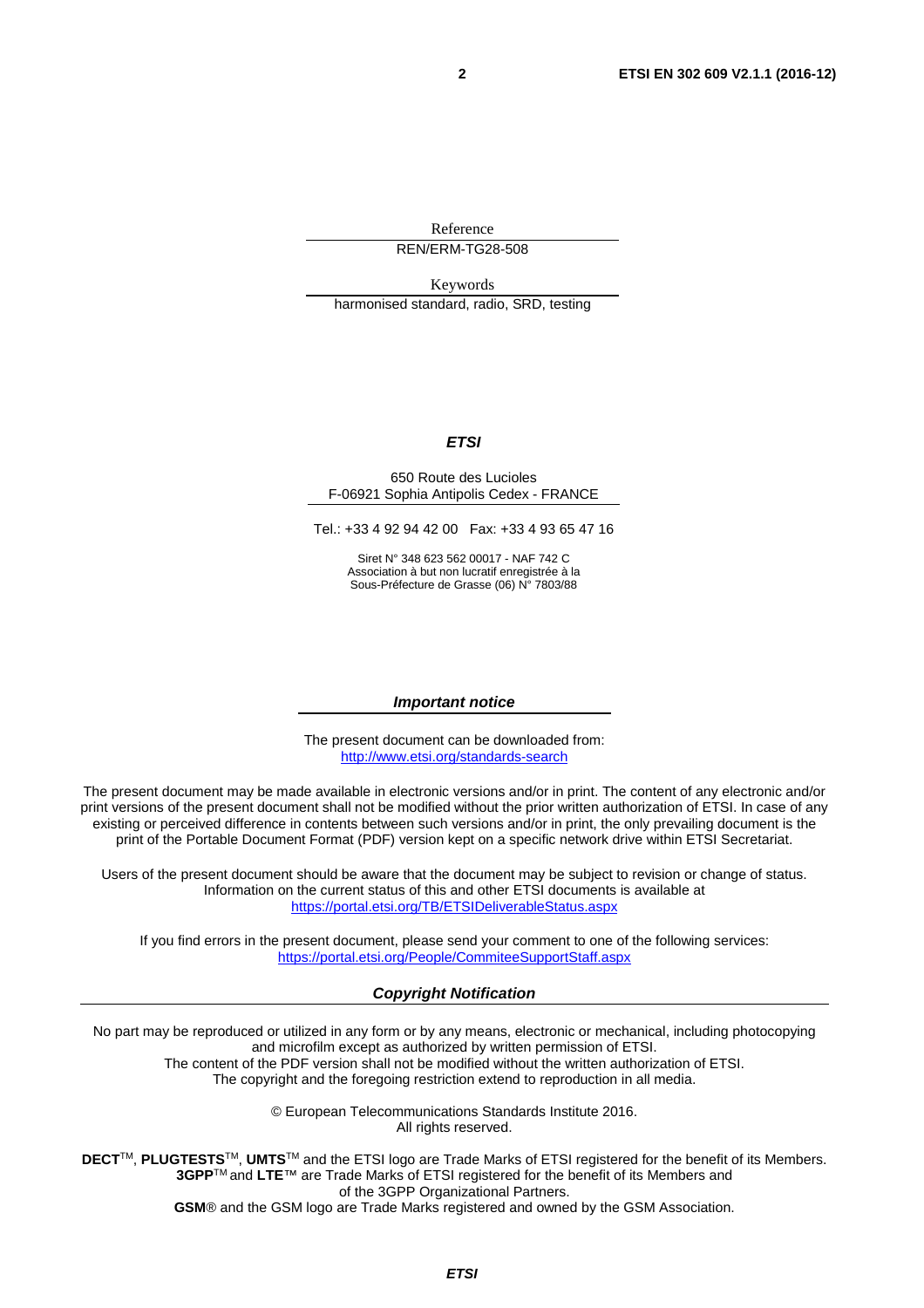# Contents

| 1                  |  |  |  |
|--------------------|--|--|--|
| 2                  |  |  |  |
| 2.1                |  |  |  |
| 2.2                |  |  |  |
| 3                  |  |  |  |
| 3.1                |  |  |  |
| 3.2                |  |  |  |
| 3.3                |  |  |  |
| 4                  |  |  |  |
| 4.1                |  |  |  |
| 4.2                |  |  |  |
| 4.2.1              |  |  |  |
| 4.2.1.1            |  |  |  |
| 4.2.1.2            |  |  |  |
| 4.2.1.3            |  |  |  |
| 4.2.1.4            |  |  |  |
| 4.2.2<br>4.2.2.1   |  |  |  |
| 4.2.2.2            |  |  |  |
| 4.2.2.3            |  |  |  |
| 4.2.2.4            |  |  |  |
| 4.2.3              |  |  |  |
| 4.2.3.1            |  |  |  |
| 4.2.3.2            |  |  |  |
| 4.2.3.3            |  |  |  |
| 4.2.4              |  |  |  |
| 4.2.4.1            |  |  |  |
| 4.2.4.2            |  |  |  |
| 4.2.4.3            |  |  |  |
| 4.3<br>4.3.1       |  |  |  |
| 4.3.1.1            |  |  |  |
| 4.3.1.2            |  |  |  |
| 4.3.1.3            |  |  |  |
| 4.3.2              |  |  |  |
| 4.3.2.1            |  |  |  |
| 4.3.2.2            |  |  |  |
| 4.3.2.3            |  |  |  |
| 4.3.3              |  |  |  |
| 4.3.3.1            |  |  |  |
| 4.3.3.2            |  |  |  |
| 4.3.3.3            |  |  |  |
| 4.3.4              |  |  |  |
| 4.3.4.1<br>4.3.4.2 |  |  |  |
| 4.3.4.3            |  |  |  |
| 4.3.5              |  |  |  |
| 4.3.5.1            |  |  |  |
| 4.3.5.2            |  |  |  |
| 4.3.5.3            |  |  |  |
|                    |  |  |  |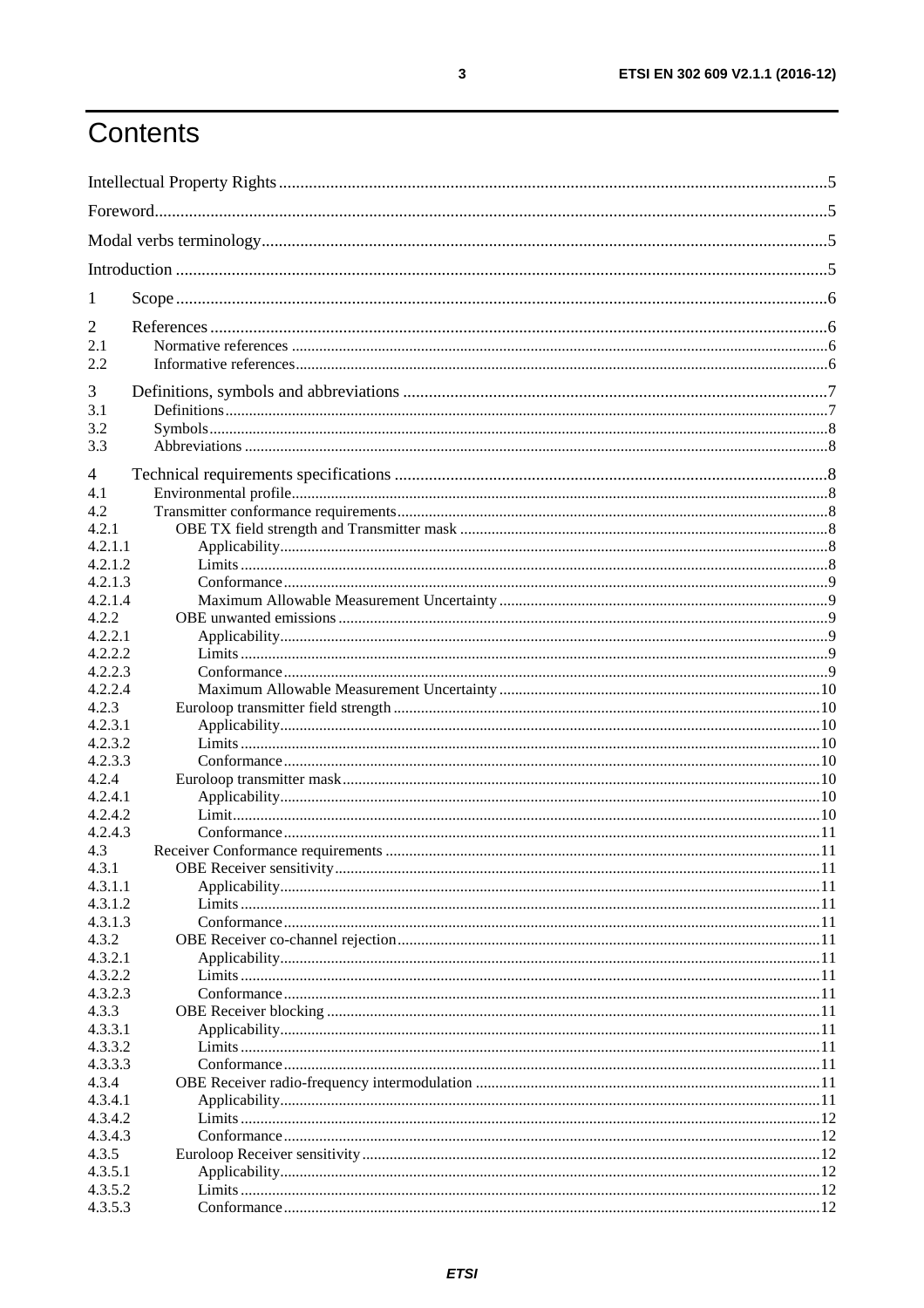| 5         |                               |                                                             |  |
|-----------|-------------------------------|-------------------------------------------------------------|--|
| 5.1       |                               |                                                             |  |
| 5.2       |                               |                                                             |  |
| 5.2.1     |                               |                                                             |  |
| 5.2.2     |                               |                                                             |  |
| 5.2.3     |                               |                                                             |  |
| 5.2.3.1   |                               |                                                             |  |
| 5.2.3.2   |                               |                                                             |  |
| 5.2.3.2.1 |                               |                                                             |  |
| 5.2.3.2.2 |                               |                                                             |  |
| 5.2.4     |                               |                                                             |  |
| 5.2.4.1   |                               |                                                             |  |
| 5.2.4.2   |                               |                                                             |  |
| 5.3       |                               |                                                             |  |
| 6         |                               |                                                             |  |
| 6.1       |                               |                                                             |  |
| 6.1.1     |                               |                                                             |  |
| 6.1.2     |                               |                                                             |  |
| 6.1.3     |                               |                                                             |  |
| 6.1.4     |                               |                                                             |  |
| 6.2       |                               |                                                             |  |
| 6.2.1     |                               |                                                             |  |
| 6.2.2     |                               |                                                             |  |
| 6.2.3     |                               |                                                             |  |
| 6.2.4     |                               |                                                             |  |
| 6.2.5     |                               |                                                             |  |
|           | <b>Annex A (normative):</b>   | Relationship between the present document and the essential |  |
|           |                               |                                                             |  |
|           | <b>Annex B</b> (normative):   |                                                             |  |
|           | <b>Annex C</b> (informative): |                                                             |  |
|           |                               |                                                             |  |
|           |                               |                                                             |  |

 $\overline{\mathbf{4}}$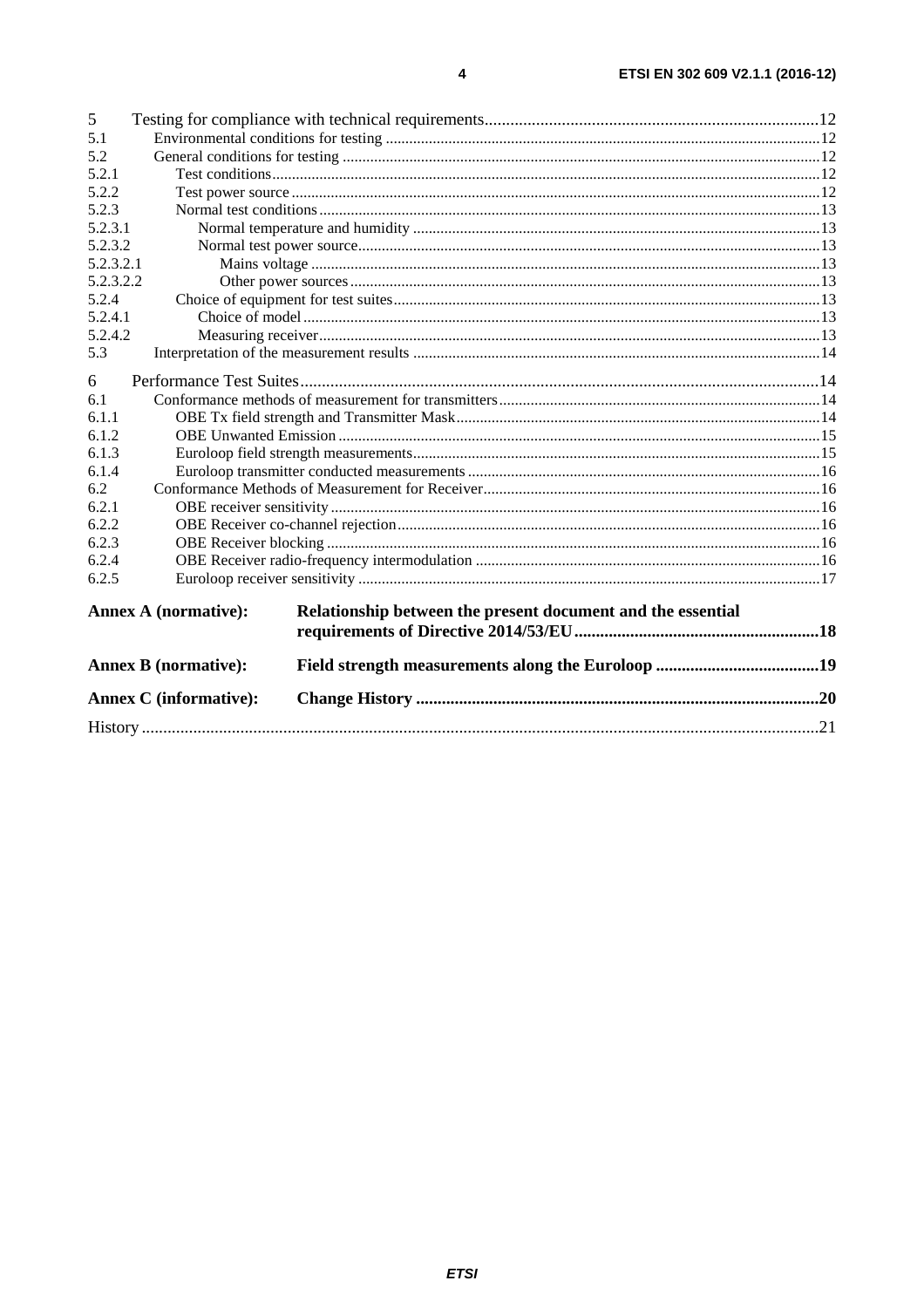# <span id="page-4-0"></span>Intellectual Property Rights

IPRs essential or potentially essential to the present document may have been declared to ETSI. The information pertaining to these essential IPRs, if any, is publicly available for **ETSI members and non-members**, and can be found in ETSI SR 000 314: *"Intellectual Property Rights (IPRs); Essential, or potentially Essential, IPRs notified to ETSI in respect of ETSI standards"*, which is available from the ETSI Secretariat. Latest updates are available on the ETSI Web server (<https://ipr.etsi.org/>).

Pursuant to the ETSI IPR Policy, no investigation, including IPR searches, has been carried out by ETSI. No guarantee can be given as to the existence of other IPRs not referenced in ETSI SR 000 314 (or the updates on the ETSI Web server) which are, or may be, or may become, essential to the present document.

# Foreword

This Harmonised European Standard (EN) has been produced by ETSI Technical Committee Electromagnetic compatibility and Radio spectrum Matters (ERM).

The present document has been prepared under the Commission's standardisation request C(2015) 5376 final [i.8] to provide one voluntary means of conforming to the essential requirements of Directive 2014/53/EU on the harmonisation of the laws of the Member States relating to the making available on the market of radio equipment and repealing Directive 1999/5/EC [i.1].

Once the present document is cited in the Official Journal of the European Union under that Directive, compliance with the normative clauses of the present document given in table A.1 confers, within the limits of the scope of the present document, a presumption of conformity with the corresponding essential requirements of that Directive, and associated EFTA regulations.

| <b>National transposition dates</b>                                                       |                   |  |
|-------------------------------------------------------------------------------------------|-------------------|--|
| Date of adoption of this EN:                                                              | 12 December 2016  |  |
| Date of latest announcement of this EN (doa):                                             | 31 March 2017     |  |
| Date of latest publication of new National Standard<br>or endorsement of this EN (dop/e): | 30 September 2017 |  |
| Date of withdrawal of any conflicting National Standard (dow):                            | 30 September 2018 |  |

# Modal verbs terminology

In the present document "**shall**", "**shall not**", "**should**", "**should not**", "**may**", "**need not**", "**will**", "**will not**", "**can**" and "**cannot**" are to be interpreted as described in clause 3.2 of the [ETSI Drafting Rules](https://portal.etsi.org/Services/editHelp!/Howtostart/ETSIDraftingRules.aspx) (Verbal forms for the expression of provisions).

"**must**" and "**must not**" are **NOT** allowed in ETSI deliverables except when used in direct citation.

# Introduction

The Euroloop communication system is defined by the specifications [\[1](#page-5-0)] and [\[2](#page-5-0)] of the UNISIG consortia.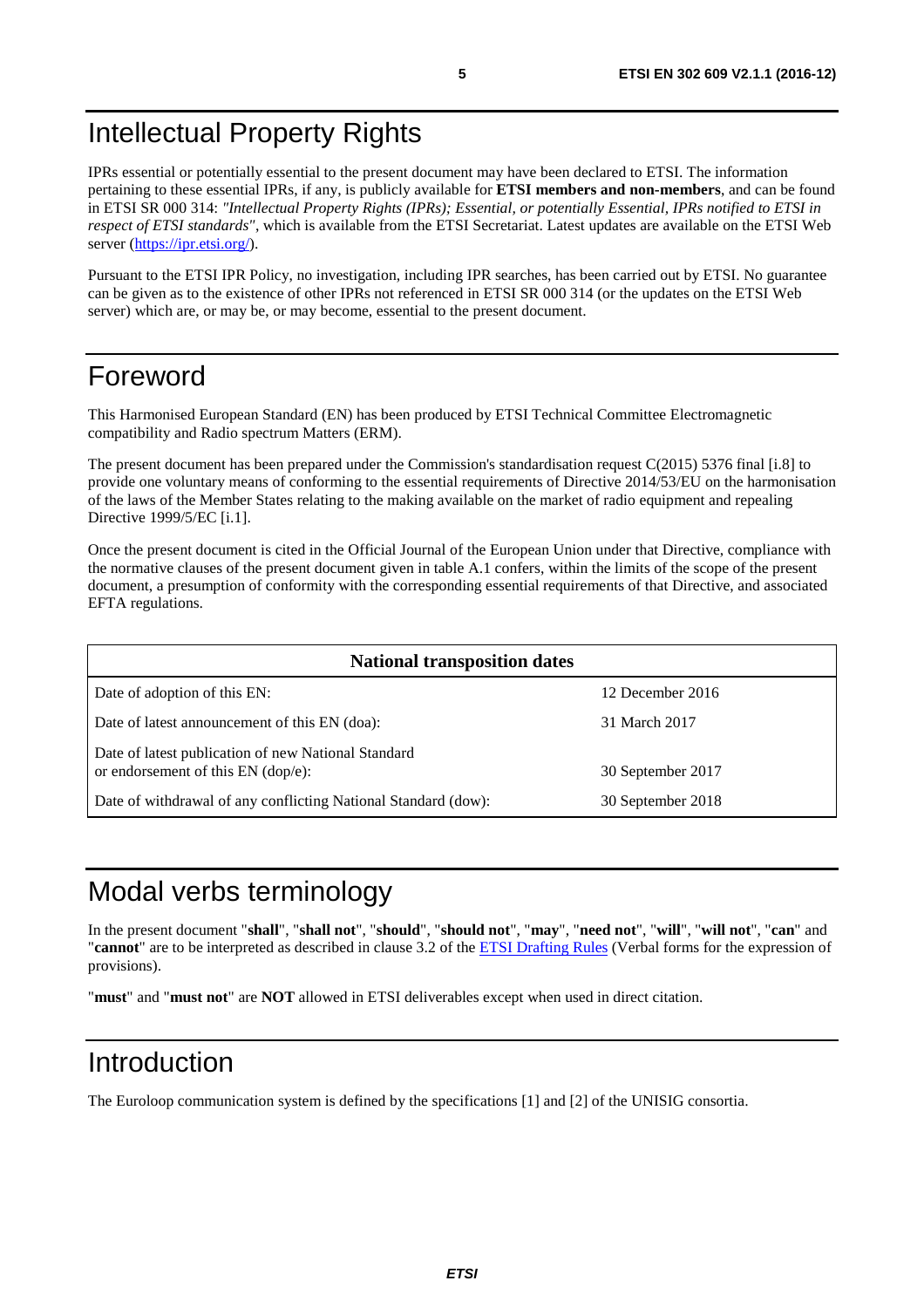# <span id="page-5-0"></span>1 Scope

The present document covers the technical requirements for radio transmitters and receivers used in the Euroloop transmission system. The system is used in railway systems.

The present document applies to the following equipment:

- 1) The On-Board Equipment (OBE) receiving the Euroloop signal and the OBE comprises a receiver fitted with a dedicated antenna.
- 2) The Track-Side Equipment (Euroloop) transmitting the Euroloop signal that is always installed in an inner or outer foot of a rail.

The Euroloop transmission system operates in frequency bands listed in table 1 in accordance with the EC Decision 2013/752/EU [\[i.2\]](#page-6-0), and ERC Recommendation 70-03 [\[i.3](#page-6-0)], annex 4.

These radio equipment types are capable of operating at the following frequencies as given below in table 1.

|                                  | Radio communications frequencies |
|----------------------------------|----------------------------------|
| OBE receive frequency band       | 11,1 -16,0 MHz                   |
| OBE transmit frequency band      | 27,09 - 27,10 MHz                |
| Euroloop receiver frequency band | 27.09 - 27.10 MHz                |
| Euroloop transmit frequency band | 11.1 -16.0 MHz                   |
| Euroloop transmit modulation     | BPSK, DSSS chip rate 4,516 MHz   |

#### **Table 1: Radio communications frequencies**

The present document contains requirements to demonstrate that radio equipment both effectively uses and supports the efficient use of radio spectrum in order to avoid harmful interference.

# 2 References

# 2.1 Normative references

References are either specific (identified by date of publication and/or edition number or version number) or non-specific. For specific references, only the cited version applies. For non-specific references, the latest version of the referenced document (including any amendments) applies.

Referenced documents which are not found to be publicly available in the expected location might be found at <http://docbox.etsi.org/Reference>.

NOTE: While any hyperlinks included in this clause were valid at the time of publication, ETSI cannot guarantee their long term validity.

The following referenced documents are necessary for the application of the present document.

- [1] ERTMS/ETCS: "FFFIS for Euroloop", SUBSET-044, Issue 2.4.0, 29<sup>th</sup> February 2012.
- [2] ERTMS/ETCS: "Test Specification for Euroloop", SUBSET-103, Issue 1.1.0, 29<sup>th</sup> February 2012.

# 2.2 Informative references

References are either specific (identified by date of publication and/or edition number or version number) or non-specific. For specific references, only the cited version applies. For non-specific references, the latest version of the referenced document (including any amendments) applies.

NOTE: While any hyperlinks included in this clause were valid at the time of publication, ETSI cannot guarantee their long term validity.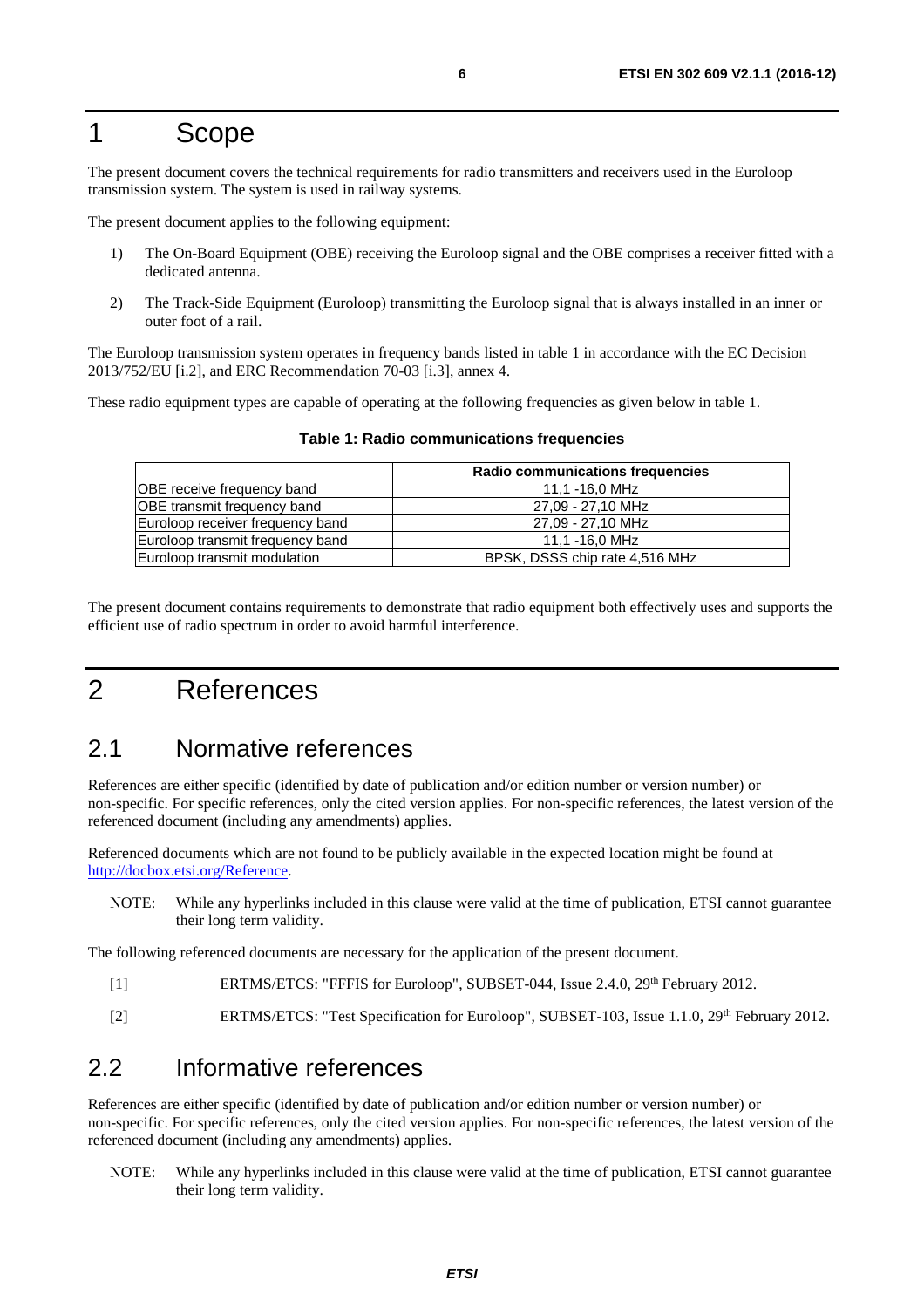<span id="page-6-0"></span>The following referenced documents are not necessary for the application of the present document but they assist the user with regard to a particular subject area.

| [i.1]   | Directive 2014/53/EU of the European Parliament and of the Council of 16 April 2014 on the<br>harmonisation of the laws of the Member States relating to the making available on the market of<br>radio equipment and repealing Directive 1999/5/EC, (OJ L153, 22.5.2014, p62).                                                              |
|---------|----------------------------------------------------------------------------------------------------------------------------------------------------------------------------------------------------------------------------------------------------------------------------------------------------------------------------------------------|
| $[1.2]$ | EC Decision 2013/752/EU: "Commission Implementing Decision of 11 December 2013 amending<br>Decision 2006/771/EC on harmonisation of the radio spectrum for use by short-range devices and<br>repealing Decision 2005/928/EC".                                                                                                                |
| $[1.3]$ | CEPT/ERC/Recommendation 70-03: "Relating to the use of Short Range Devices (SRD)".                                                                                                                                                                                                                                                           |
| $[1.4]$ | ETSI TR 100 028-1 (V1.4.1): "Electromagnetic compatibility and Radio spectrum Matters (ERM);<br>Uncertainties in the measurement of mobile radio equipment characteristics; Part 1".                                                                                                                                                         |
| $[1.5]$ | ETSI TR 100 028-2 (V1.4.1): "Electromagnetic compatibility and Radio spectrum Matters (ERM);<br>Uncertainties in the measurement of mobile radio equipment characteristics; Part 2".                                                                                                                                                         |
| $[i.6]$ | ETSI EN 300 330-1 (V1.7.1): "Electromagnetic compatibility and Radio spectrum Matters (ERM);<br>Short Range Devices (SRD); Radio equipment in the frequency range 9 kHz to 25 MHz and<br>inductive loop systems in the frequency range 9 kHz to 30 MHz; Part 1: Technical characteristics<br>and test methods".                              |
| $[1.7]$ | CENELEC EN 50121-2 (2015-03): "Railway applications - Electromagnetic compatibility -<br>Part 2: Emission of the whole railway system to the outside world" / Applies in conjunction with<br>EN 50121-1 (2000-09)".                                                                                                                          |
| $[1.8]$ | Commission Implementing Decision C(2015) 5376 final of 4.8.2015 on a standardisation request<br>to the European Committee for Electrotechnical Standardisation and to the European<br>Telecommunications Standards Institute as regards radio equipment in support of<br>Directive 2014/53/EU of the European Parliament and of the Council. |

# 3 Definitions, symbols and abbreviations

# 3.1 Definitions

For the purposes of the present document, the following terms and definitions apply:

**dedicated antenna:** removable antenna supplied and tested with the radio equipment, designed as an indispensable part of the equipment

**eurobalise:** wayside transmission unit that uses the magnetic transponder technology

NOTE: Its main function is to transmit and/or receive signals through the air gap. The Eurobalise is a single device mounted on the track, which communicates with a train passing over it.

**euroloop:** wayside transmission unit that uses the magnetic transmission technology

NOTE: Its main function is to transmit signals through the air gap. The Euroloop is a single device mounted on the track, which communicates with a train passing over it.

**magnetic transmission technology:** method that uses magnetic coupling in the air gap between a transmitter and a receiver

NOTE: In the Euroloop transmission system context, it considers systems using the band 11,1 - 16,0 MHz for Uplink (track to train) transmission.

**rf carrier:** fixed radio frequency prior to modulation

**uplink:** transmission link from the Euroloop to the OBE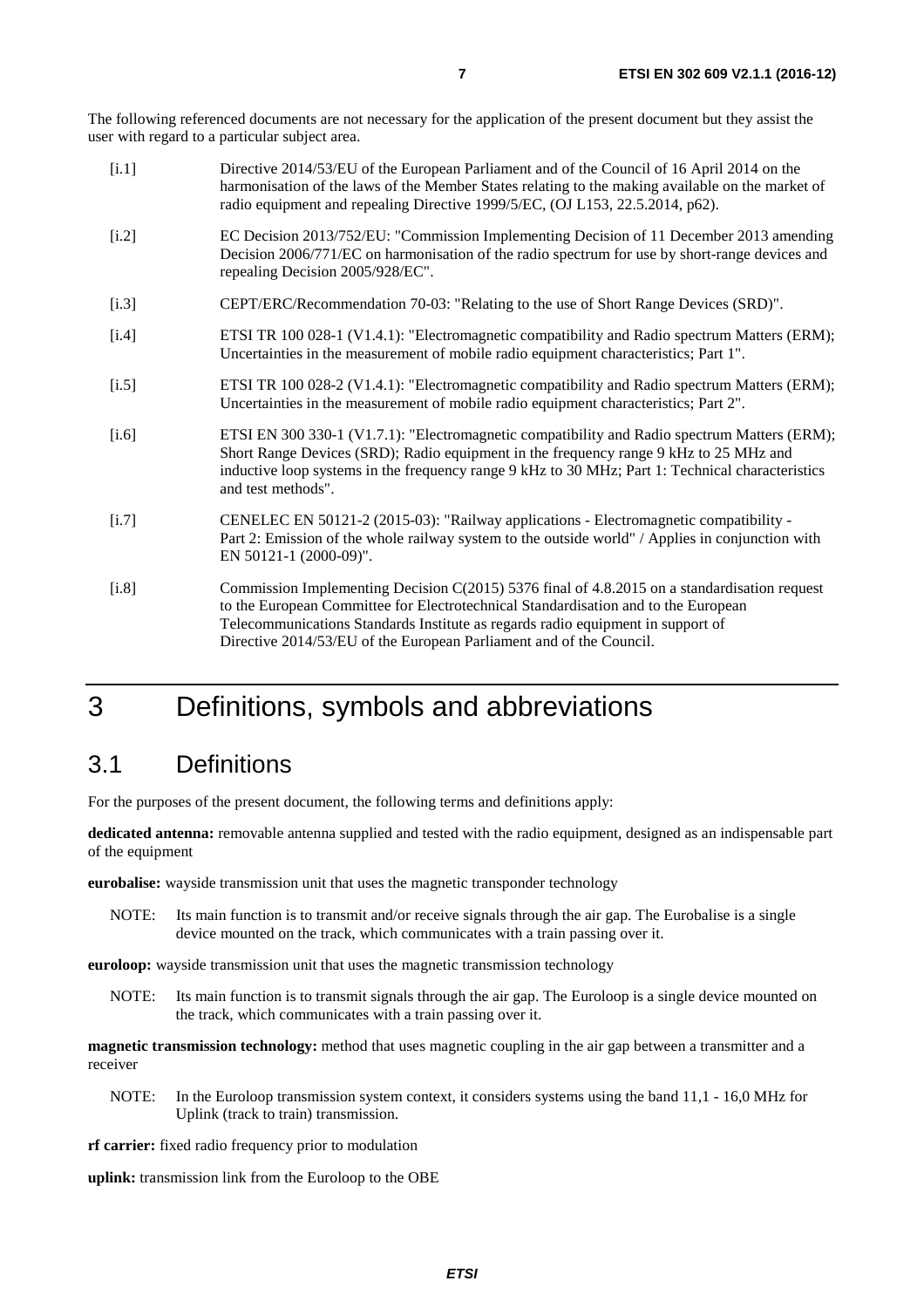# <span id="page-7-0"></span>3.2 Symbols

For the purposes of the present document, the following symbols apply:

| f     | Frequency  |
|-------|------------|
| Ω     | Ohm        |
| R     | Distance   |
| $R_C$ | Chip rate  |
| λ.    | wavelength |

# 3.3 Abbreviations

For the purposes of the present document, the following abbreviations apply:

| <b>BPSK</b>     | Binary Phase Shift Keying              |
|-----------------|----------------------------------------|
| <b>CW</b>       | Continous Wave                         |
| dВ              | deciBel (logarithmic scale)            |
| <b>DSSS</b>     | Direct Sequence Spread Spectrum        |
| ERC             | European Radiocommunications Committee |
| <b>LOOMO</b>    | LOOp MOdem                             |
| <b>OBE</b>      | On-Board Equipment                     |
| <b>RF</b>       | Radio Frequency                        |
| <b>RMS</b>      | Root Mean Square                       |
| <b>SRD</b>      | <b>Short Range Device</b>              |
| TX <sup>-</sup> | Transmitter                            |
| <b>UNISIG</b>   | UNion Industry of SIGnalling           |
| <b>VSWR</b>     | Voltage Standing Wave Ratio            |
|                 |                                        |

# 4 Technical requirements specifications

# 4.1 Environmental profile

The technical requirements of the present document apply under the environmental profile for operation of the equipment, which shall be declared by the manufacturer. The equipment shall comply with all the technical requirements of the present document at all times when operating within the boundary limits of the declared operational environmental profile.

# 4.2 Transmitter conformance requirements

# 4.2.1 OBE TX field strength and Transmitter mask

### 4.2.1.1 Applicability

This test only applies to the OBE. The radiated H-field mask is defined in the direction of maximum field strength under specified conditions of measurement.

#### NOTE: Eurobalise-OBE tele-powering is used for wake-up of the Euroloop.

### 4.2.1.2 Limits

The limits of figure 1 (expressed in  $dB\mu A/m$  at a distance of 10 m) shall not be exceeded.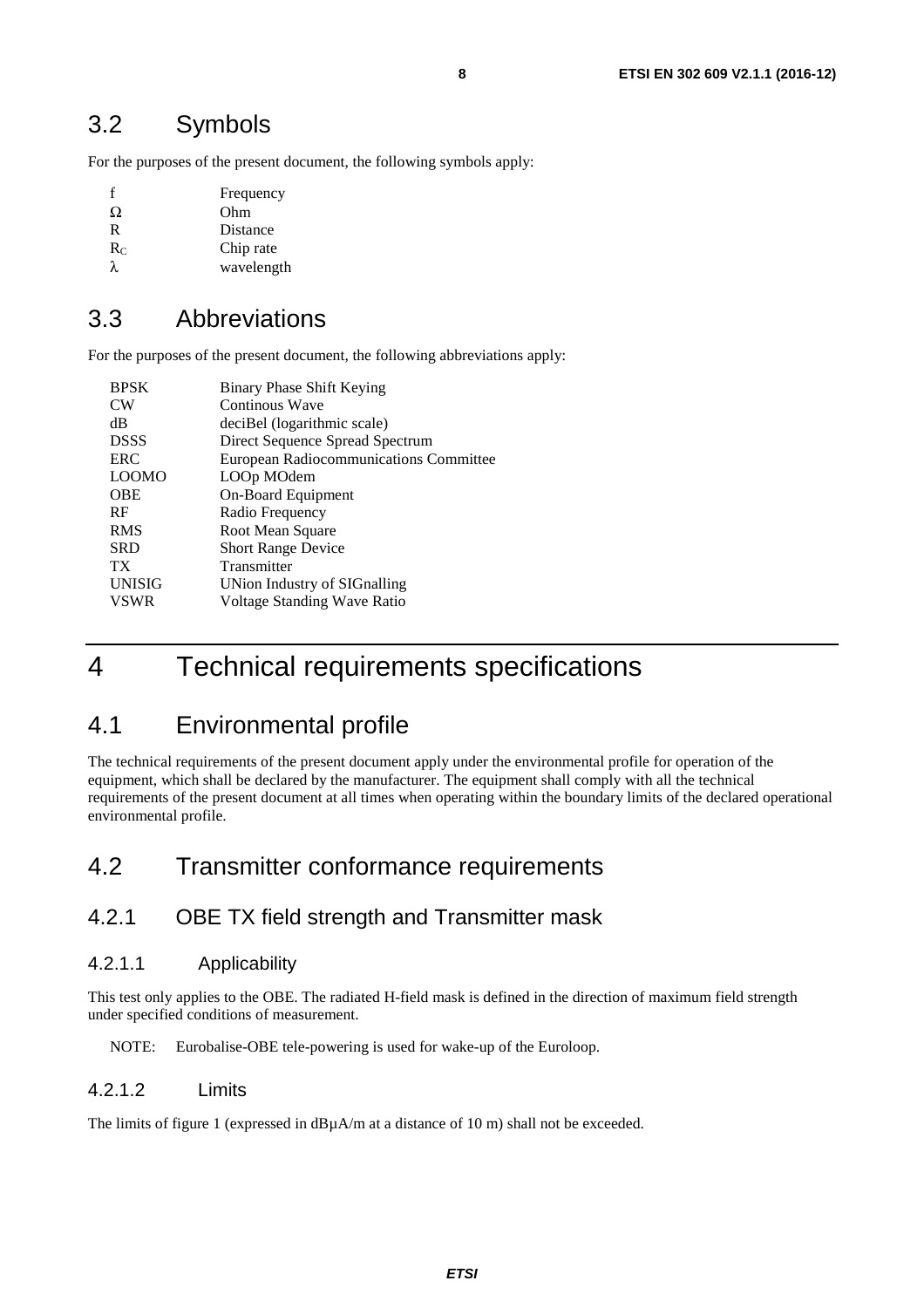<span id="page-8-0"></span>

#### **Figure 1: OBE transmitter mask**

### 4.2.1.3 Conformance

The conformance test suite for OBE transmitter mask shall be as defined in clause 6.1.1 of the present document.

### 4.2.1.4 Maximum Allowable Measurement Uncertainty

See table 5 in clause 5.3.

# 4.2.2 OBE unwanted emissions

#### 4.2.2.1 Applicability

This test only applies to the OBE. Unwanted emissions consist of out-of-band and spurious emissions outside the frequency range  $27,095$  MHz  $\pm 500$  kHz as defined in clause 4.2.1.2.

NOTE: Eurobalise-OBE tele-powering is used for wake-up of the Euroloop.

#### 4.2.2.2 Limits

The limits in table 2 (expressed in dBµA/m at a distance of 10 m for frequencies below 30 MHz and expressed in dBuV/m at a distance of 10 m for frequencies equal or greater than 30 MHz) shall not be exceeded.

| Frequency: (f)                                                                                                                                                                                                                                                                                                                                                                                                                                 | Limit                                                                                |  |
|------------------------------------------------------------------------------------------------------------------------------------------------------------------------------------------------------------------------------------------------------------------------------------------------------------------------------------------------------------------------------------------------------------------------------------------------|--------------------------------------------------------------------------------------|--|
| 9 kHz $\leq$ f $<$ 150 kHz                                                                                                                                                                                                                                                                                                                                                                                                                     | 44 dBµA/m at 9 kHz decreasing with logarithm of<br>frequency to 19 dBµA/m at 150 kHz |  |
| 150 kHz $\leq$ f $<$ 30 MHz                                                                                                                                                                                                                                                                                                                                                                                                                    | 54 dBµA/m at 150 kHz decreasing with logarithm of<br>frequency to 4 dBµA/m at 30 MHz |  |
| 30 MHz $\leq$ f $\leq$ 1 GHz                                                                                                                                                                                                                                                                                                                                                                                                                   | 79 dBµV/m at 30 MHz decreasing with logarithm of<br>frequency to 54 dBµV/m at 1 GHz  |  |
| The values are based on the assumption that the system operates in<br>NOTE:<br>a rail environment installed below a rail vehicle. The values are<br>extracted from the EMC limits for rail equipment given in figure 1<br>(150 kHz to 1 GHz) and figure C.1 (below 150 kHz) of CENELEC<br>EN 50121-2:2015 [i.7]. The most stringent EMC limits (Category C)<br>decreased by 6 dB have been chosen for the limits in clause 4.2.2.2<br>table 2. |                                                                                      |  |

#### **Table 2: OBE unwanted emissions limits**

## 4.2.2.3 Conformance

The conformance test suite for OBE unwanted emission shall be as defined in clause 6.1.2 of the present document.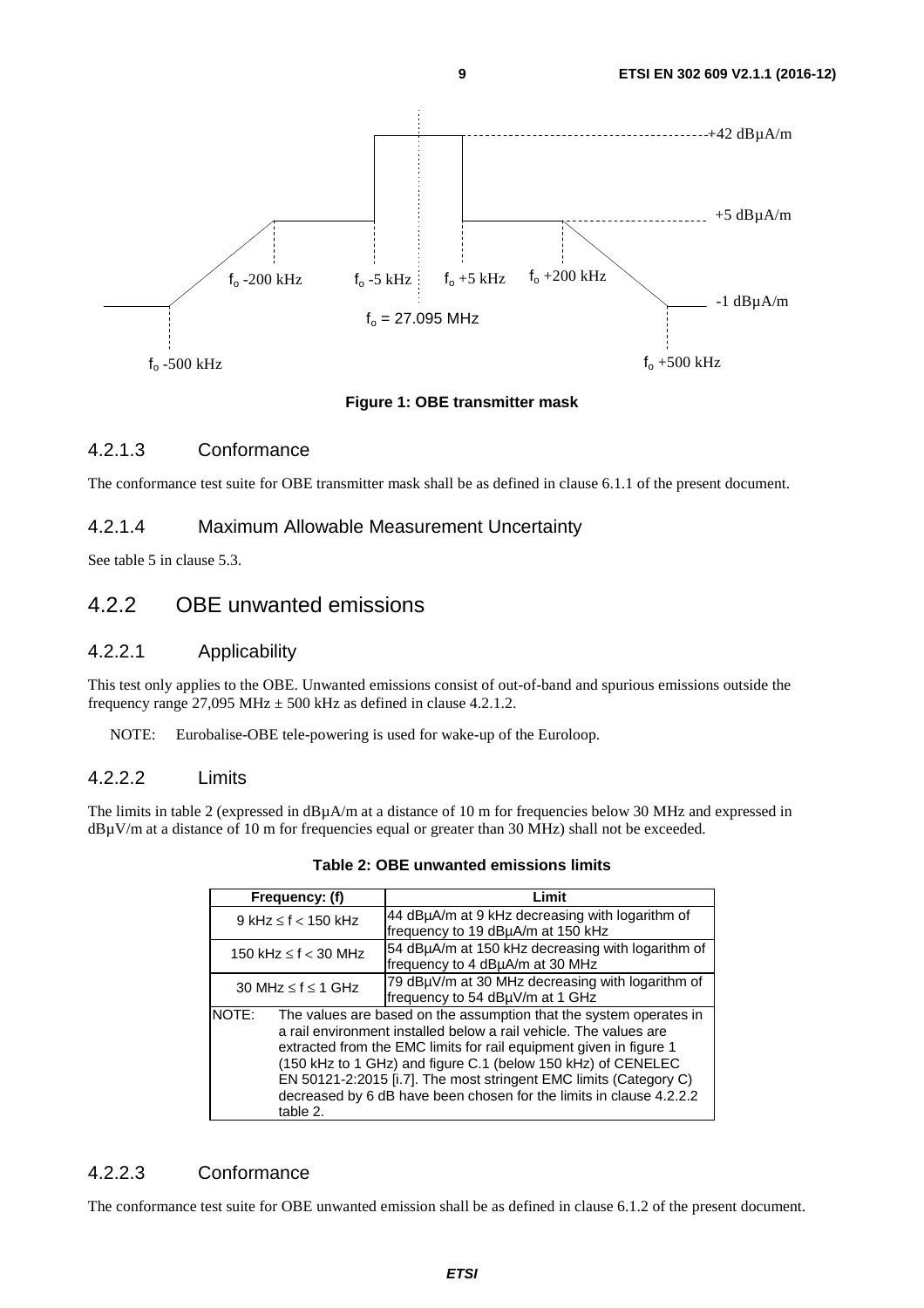## <span id="page-9-0"></span>4.2.2.4 Maximum Allowable Measurement Uncertainty

See table 5 in clause 5.3.

# 4.2.3 Euroloop transmitter field strength

#### 4.2.3.1 Applicability

This only applies to the Euroloop transmitter.

#### 4.2.3.2 Limits

The transmitted magnetic field strength shall not exceed -7 dBµA/m at 10 m distance within the frequency range of 11,1 MHz to 16,0 MHz measured in a bandwidth of 10 kHz spatially averaged over any 200 m length of the loop.

### 4.2.3.3 Conformance

The conformance test suite for the Euroloop transmitter field strength shall be as defined in clause 6.1.4 of the present document.

# 4.2.4 Euroloop transmitter mask

#### 4.2.4.1 Applicability

This test only applies to the Euroloop transmitter consisting of out-of-band and spurious emissions outside the frequency range 11,1 MHz to 16,0 MHz as defined in clause 4.2.3.2.

#### 4.2.4.2 Limit

The measured spectrum (field strength) shall not exceed the relative frequency mask values of figure 2.



**Figure 2: Euroloop transmitter spectrum and spurious mask** 

The limit at 1 MHz shall also apply for frequencies below 1 MHz.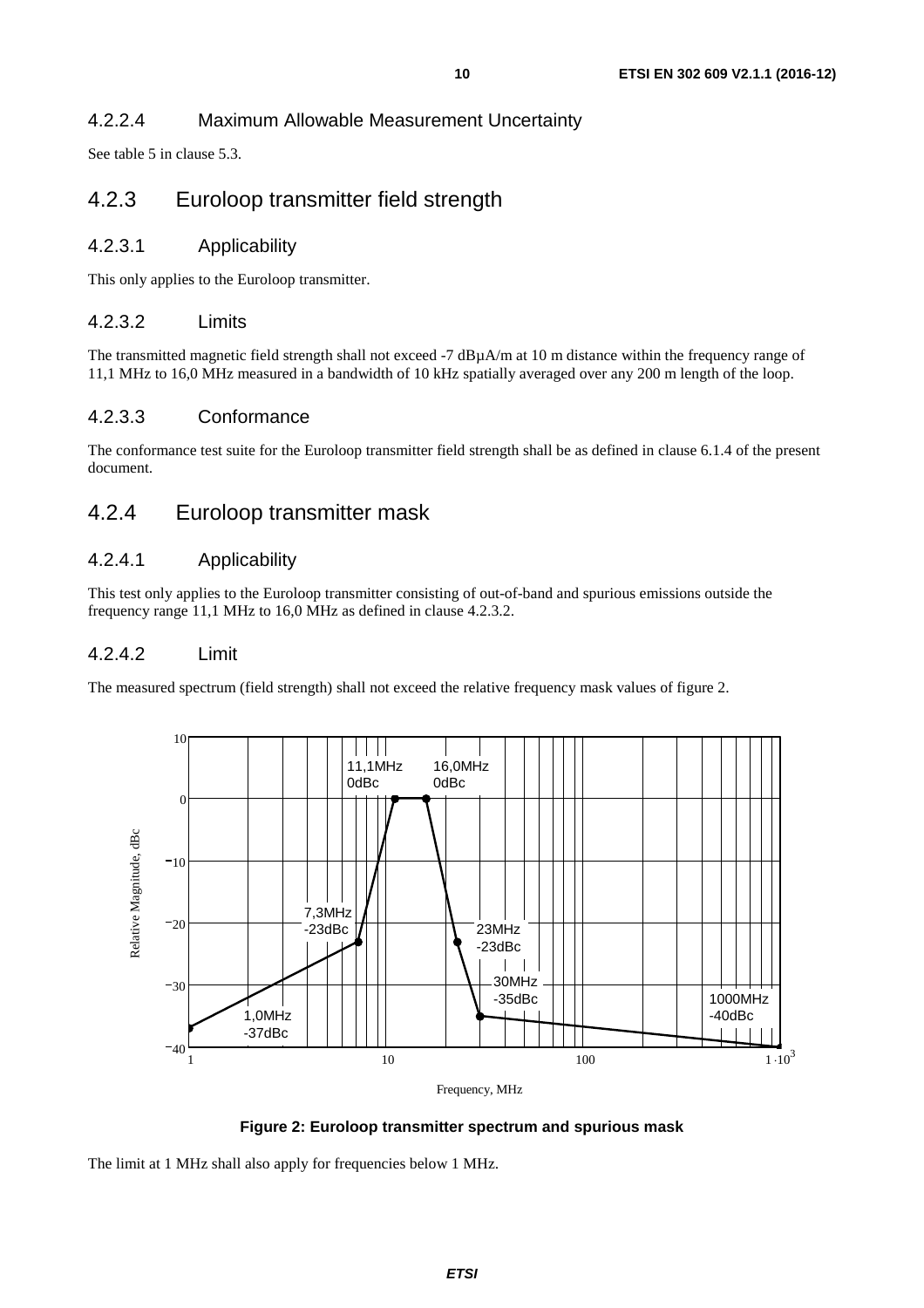### <span id="page-10-0"></span>4.2.4.3 Conformance

The conformance test suite for Euroloop transmitter mask shall be as defined in clause 6.1.3 of the present document.

# 4.3 Receiver Conformance requirements

# 4.3.1 OBE Receiver sensitivity

#### 4.3.1.1 Applicability

This only applies to the OBE receiver.

### 4.3.1.2 Limits

The OBE receiver sensitivity limits are specified in [\[1](#page-5-0)], clause 7.5.2.1.2 "Sensitivity".

### 4.3.1.3 Conformance

See clause 6.2.1.

# 4.3.2 OBE Receiver co-channel rejection

### 4.3.2.1 Applicability

This only applies to the OBE receiver.

### 4.3.2.2 Limits

The OBE receiver co-channel rejection limits are specified in [[1\]](#page-5-0), clause 7.5.2.4 "Co-Channel Rejection".

#### 4.3.2.3 Conformance

See clause 6.2.2.

## 4.3.3 OBE Receiver blocking

#### 4.3.3.1 Applicability

This only applies to the OBE receiver.

### 4.3.3.2 Limits

The OBE receiver blocking limits are specified in [\[1](#page-5-0)], clause 7.5.2.5 "Blocking".

#### 4.3.3.3 Conformance

See clause 6.2.3.

# 4.3.4 OBE Receiver radio-frequency intermodulation

### 4.3.4.1 Applicability

This only applies to the OBE receiver.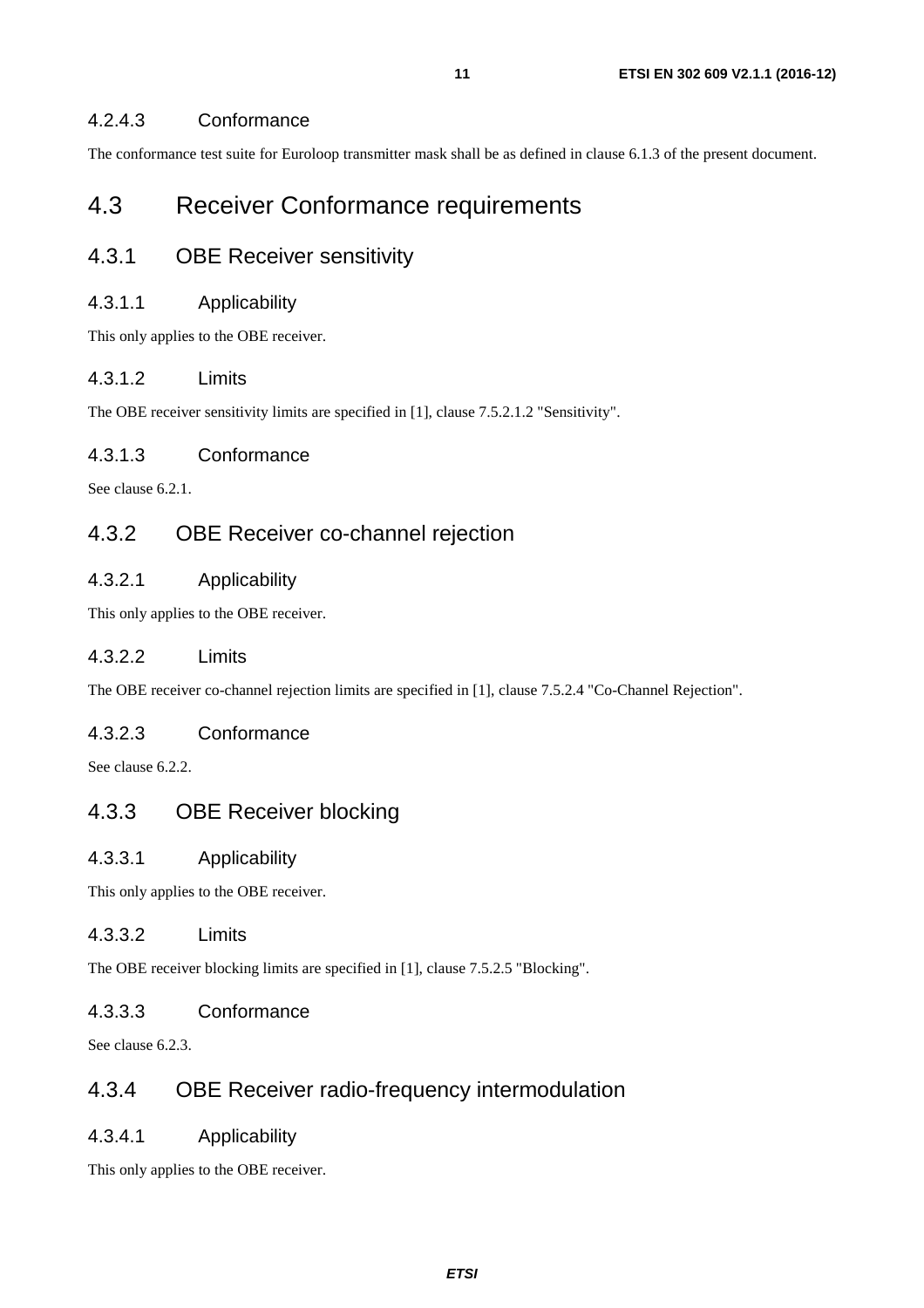<span id="page-11-0"></span>The OBE receiver radio-frequency intermodulation limits are specified in [\[1](#page-5-0)], clause 7.5.2.3 "Inter-modulation Immunity".

#### 4.3.4.3 Conformance

See clause 6.2.4.

# 4.3.5 Euroloop Receiver sensitivity

### 4.3.5.1 Applicability

This only applies to the Euroloop receiver.

### 4.3.5.2 Limits

The Euroloop receiver sensitivity limits are specified in [[1\]](#page-5-0), clause 7.3.3 "Interface 'A<sub>L</sub>4' – Activation Signal".

### 4.3.5.3 Conformance

See clause 6.2.5.

# 5 Testing for compliance with technical requirements

# 5.1 Environmental conditions for testing

Tests defined in the present document shall be carried out at representative points within the boundary limits of the declared operational environmental profile.

Where technical performance varies subject to environmental conditions, tests shall be carried out under a sufficient variety of environmental conditions (within the boundary limits of the declared operational environmental profile) to give confidence of compliance for the affected technical requirements.

# 5.2 General conditions for testing

## 5.2.1 Test conditions

Testing shall be made under normal test conditions.

NOTE: The Euroloop system components (OBE as well as the Euroloop) are built for interoperability and the UNISIG [\[2](#page-5-0)] specification apply over the full operating temperature range (including the spectrum masks).

The test conditions and procedures shall be as specified in clauses 5.2.2 to 5.2.4.

# 5.2.2 Test power source

The OBE and Euroloop equipment shall be tested using the appropriate test power source.

The test power source used shall be stated in the test report.

During the tests, the power source of the equipment shall be replaced by an external test power source capable of producing normal test voltages as specified in clause 5.3.2. The internal impedance of the external test power source shall be low enough for its effect on the test results to be negligible. For the purpose of the tests, the voltage of the external test power source shall be measured at the input terminals of the equipment. For radiated measurements any external power leads should be so arranged so as not to affect the measurements.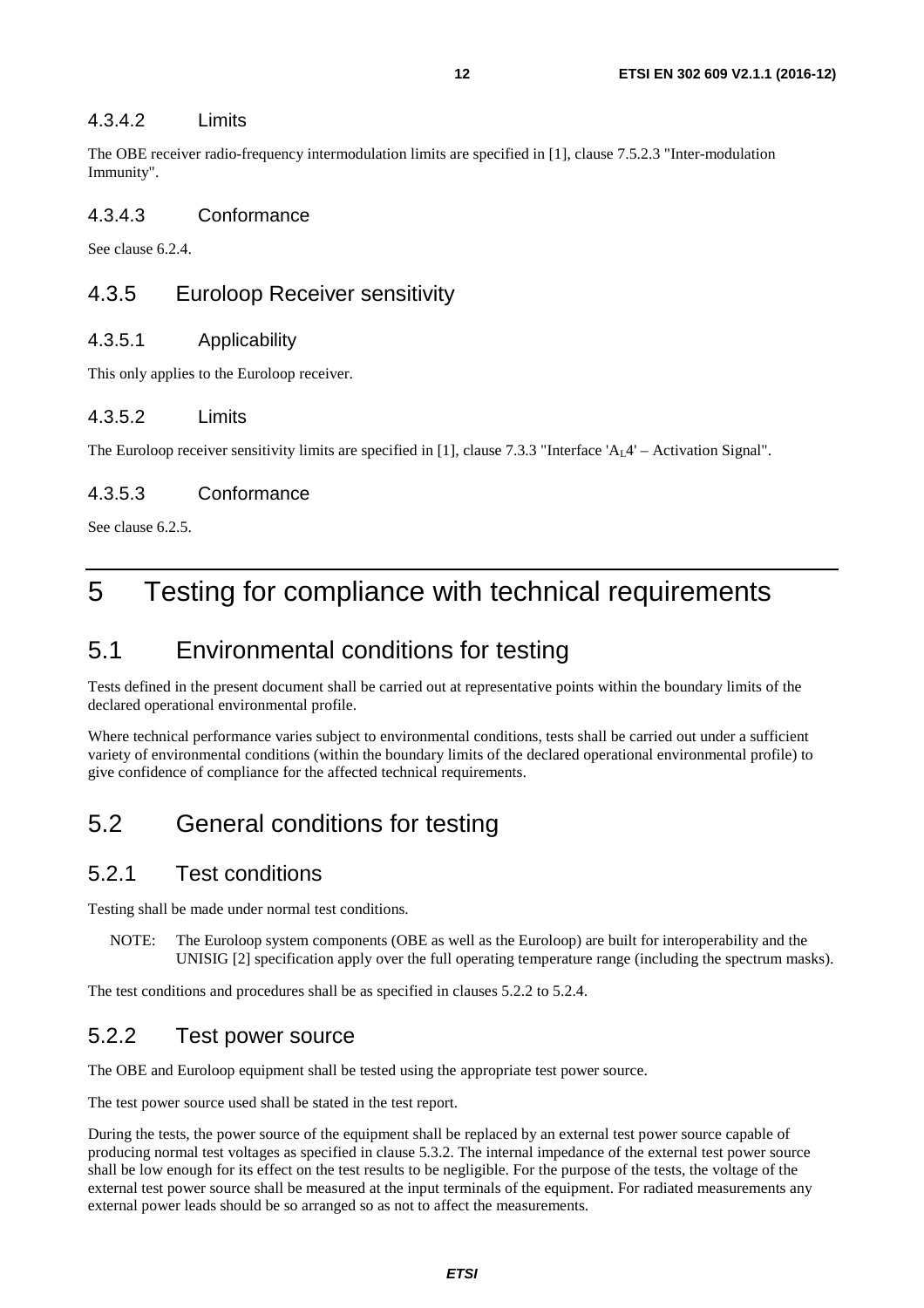<span id="page-12-0"></span>During tests the test power source voltages shall be within a tolerance of  $\lt \pm 1$  % relative to the voltage at the beginning of each test. The value of this tolerance can be critical for certain measurements. Using a smaller tolerance will provide a better uncertainty value for these measurements.

# 5.2.3 Normal test conditions

#### 5.2.3.1 Normal temperature and humidity

The normal temperature and humidity conditions for tests shall be any convenient combination of temperature and humidity within the following ranges:

- temperature:  $+15 \degree C$  to  $+35 \degree C$ ;
- relative humidity:  $20\%$  to 75 %.

The test conditions are only for the test equipment and not for the installed Euroloop system.

#### 5.2.3.2 Normal test power source

#### 5.2.3.2.1 Mains voltage

The normal test voltage for equipment to be connected to the mains shall be the nominal mains voltage. For the purpose of the present document, the nominal voltage shall be the declared voltage, or any of the declared voltages, for which the equipment was designed.

#### 5.2.3.2.2 Other power sources

For operation from other power sources, the normal test voltage shall be that declared by the equipment provider and agreed by the test laboratory. Such values shall be stated in the test report.

# 5.2.4 Choice of equipment for test suites

### 5.2.4.1 Choice of model

The tests shall be carried out on one or more production models or equivalent preliminary models, as appropriate. If testing is performed on (a) preliminary model(s), then the corresponding production models shall be identical to the tested models in all respects relevant for the purposes of the present document.

If equipment has several optional features that are considered to affect directly the RF parameters then tests need only be performed on the equipment configured with the considered worst-case combination of features as declared by the manufacturer.

The tests shall be performed as radiated - and conducted test using the appropriate measurement procedures.

The manufacturer shall provide one or more samples of the equipment, as appropriate for testing. Additionally, technical documentation and operating manuals, sufficient to make the test, shall be supplied.

### 5.2.4.2 Measuring receiver

The term "measuring receiver" refers to a spectrum analyser. The bandwidth and detector type of the measuring receiver are given in table 3 and table 4 unless otherwise specified.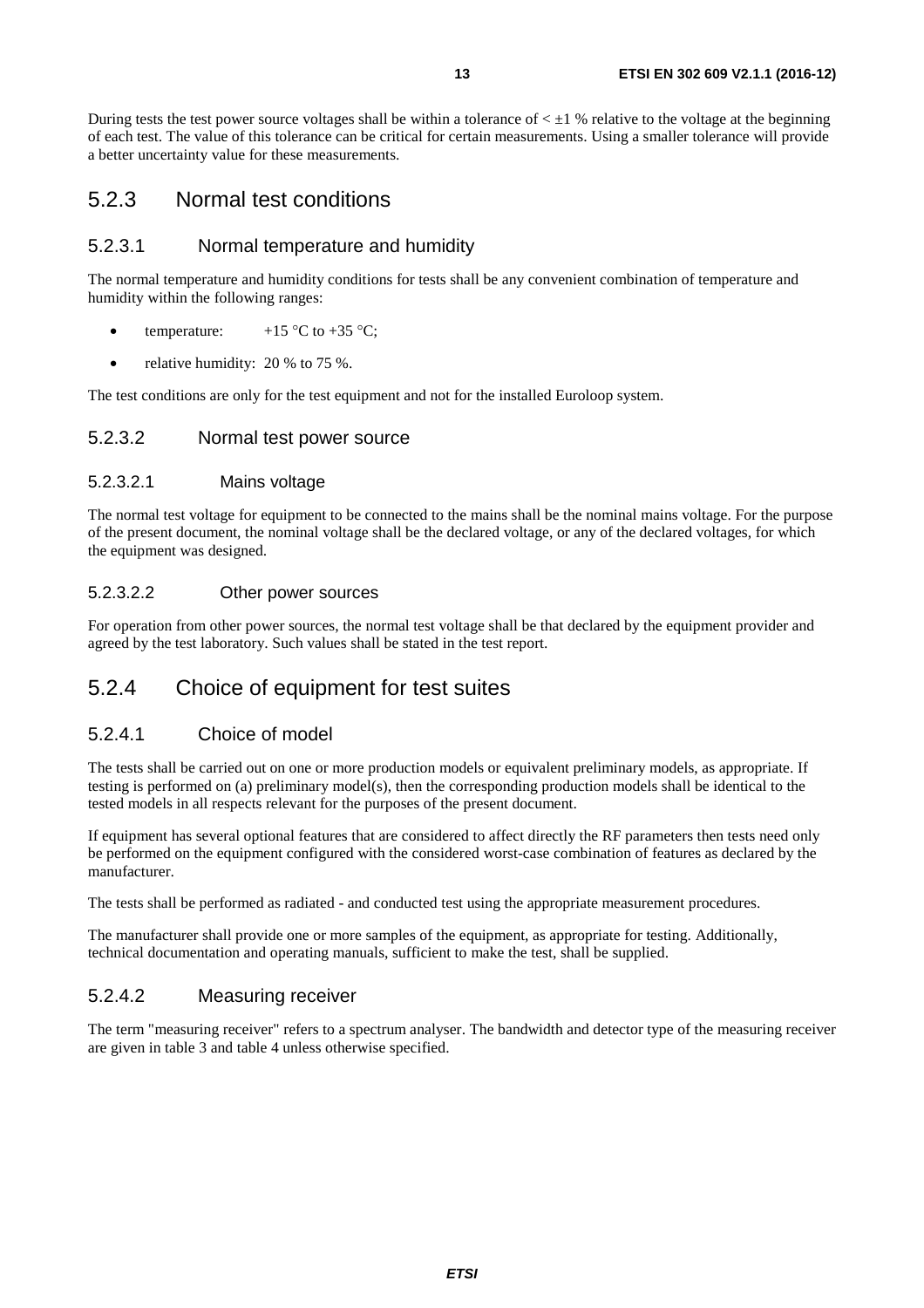<span id="page-13-0"></span>

| Frequency: (f)                     | Detector type | Spectrum analyser bandwidth |
|------------------------------------|---------------|-----------------------------|
| $9$ kHz $\leq$ f $<$ 150 kHz       | Quasi Peak    | 300 Hz                      |
| 150 kHz $\leq$ f $<$ 29,090 MHz    | Quasi Peak    | $10$ kHz                    |
| 29,090 MHz $\leq$ f $<$ 29,100 MHz | Quasi Peak    | 300 Hz                      |
| 29.100 MHz $\leq$ f $<$ 30 MHz     | Quasi Peak    | $10$ kHz                    |
| 30 MHz $\leq$ f $\leq$ 1 GHz       | Quasi Peak    | 100 kHz                     |

#### **Table 4: Measuring receiver for Euroloop transmitter signals**

| Frequency: (f)                   | Detector type | Spectrum analyser bandwidth |
|----------------------------------|---------------|-----------------------------|
| $9$ kHz $\leq$ f $<$ 150 kHz     | <b>RMS</b>    | 300 Hz                      |
| 150 kHz $\leq$ f $<$ 30 MHz      | <b>RMS</b>    | $10$ kHz                    |
| 30 MHz $\leq$ f $\leq$ 1 000 MHz | <b>RMS</b>    | $100$ kHz                   |

# 5.3 Interpretation of the measurement results

The interpretation of the results recorded in a test report for the measurements described in the present document shall be as follows:

- the measured value related to the corresponding limit will be used to decide whether an equipment meets the requirements of the present document;
- the value of the measurement uncertainty for the measurement of each parameter shall be included in the test report;
- the recorded value of the measurement uncertainty shall be, for each measurement, equal to or lower than the figures in table 5.

For the test methods, according to the present document, the measurement uncertainty figures shall be calculated and shall correspond to an expansion factor (coverage factor)  $k = 1.96$  or  $k = 2$  (which provide confidence levels of respectively 95 % and 95,45 % in the case where the distributions characterizing the actual measurement uncertainties are normal (Gaussian)). Principles for the calculation of measurement uncertainty are contained in ETSI TR 100 028-1 [\[i.4](#page-6-0)], in particular in annex D of the ETSI TR 100 028-2 [[i.5\]](#page-6-0).

Table 5 is based on such expansion factors.

| <b>Parameter</b>        | Uncertainty |
|-------------------------|-------------|
| Radiated field strength | ±6 dB       |
| Conducted RF power      | $±1,25$ dB  |
| Temperature             | $+1 °C$     |
| Humidity                | ±10%        |

#### **Table 5: Maximum measurement uncertainty**

# 6 Performance Test Suites

# 6.1 Conformance methods of measurement for transmitters

## 6.1.1 OBE Tx field strength and Transmitter Mask

See clause 5.2 for the test conditions.

Any measured values shall be at least 6 dB above the ambient noise level.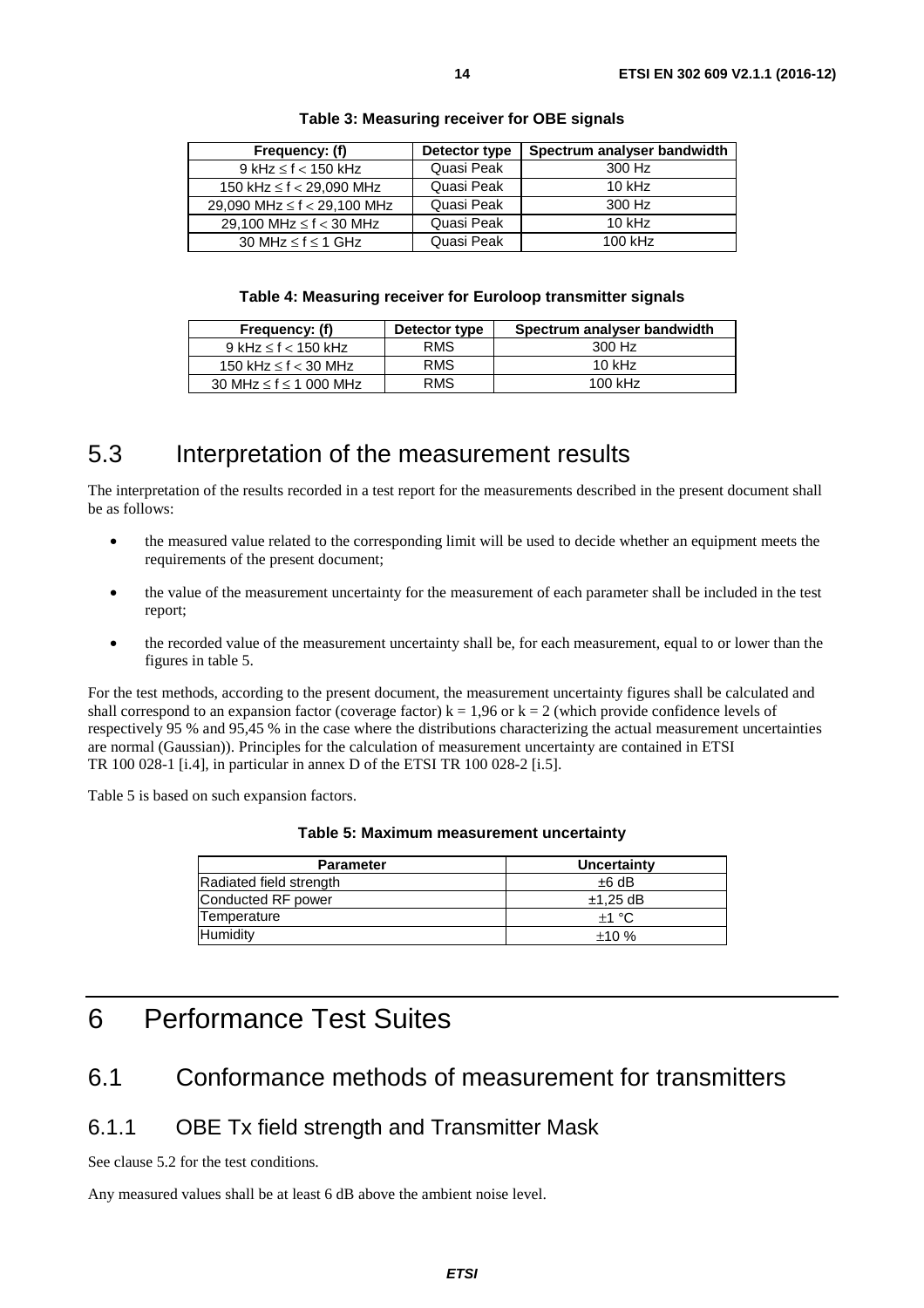<span id="page-14-0"></span>The OBE transmitter Tx field strength within the frequency range  $27,095 \text{ MHz} \pm 500 \text{ kHz}$  shall be determined and recorded. The OBE Tele-powering signal (it is a CW signal) is measured as follows.

The H-field is measured with a shielded loop antenna connected to a measurement receiver. The measuring bandwidth and detector type of the measurement receiver shall be in accordance with clause 5.2.4.2.The H-field strength should be measured over the frequency range 27,095 MHz  $\pm$  500 kHz at 10 m distance for the three polarizations of the loop antenna (x-/y-/z-axis). The maximum filed strength of the three polarizations shall be recorded in the test report for the frequency range 27,095 MHz  $\pm$  500 kHz. Those values shall be below the limits in clause 4.2.1.2.

Where a measurement distance of 10 m is not practical, e.g. due to physical size of the equipment including the antenna or with use of special field cancelling antenna, then other distances may be used. When another distance is used, the distance used and the field strength value measured shall be stated in the test report. In this case, the measured value at actual test distance shall be extrapolated to 10 m according to annex F of [i.[6\]](#page-6-0), and these calculations shall be stated in the test report.

# 6.1.2 OBE Unwanted Emission

See clause 5.2 for the test conditions.

The measuring receiver shall be tuned over the frequency range 9 kHz to 1 GHz, excluding the frequency range 27,095 MHz  $\pm$  500 kHz on which the transmitter is intended to operate.

At each frequency at which a relevant spurious signal is detected, the OBE under test and the test antenna shall be rotated until maximum field strength is indicated on the measuring receiver. This level shall be noted.

For measuring equipment calibrated in  $dB\mu V/m$ , the reading should be reduced by 51,5 dB to be converted to  $dB\mu A/m$ , or vice-versa, if the measurements are in the far field.

The OBE unwanted emissions are measured as follows.

The H-field is measured with a shielded loop antenna connected to a measurement receiver below 30 MHz. In the frequency range from 30 MHz to 300 MHz a dipole or bi-conical antenna shall be used. Above 300 MHz a log-periodic antenna shall be used. The measuring bandwidth and detector type of the measurement receiver shall be in accordance with clause 5.2.6. The H-field strength is measured over the frequency range 9 kHz to 30 MHz at 10 m distance for the three polarizations of the loop antenna (x-/y-/z-axis). The maximum filed strength of the three polarization shall be recorded in the test report for the frequency range 9 kHz to 30 MHz. Those values shall be below the limits in clause 4.2.2.2.

The H-field strength is measured over the frequency range 30 MHz to 1 GHz at 10 m distance for the two polarizations of the antennas (vertical and horizontal). The maximum filed strength of the two polarizations shall be recorded in the test report for the frequency range 30 MHz to 1 GHz. Those values shall be below the limits in clause 4.2.2.2.

Where a measurement distance of 10 m is not practical, e.g. due to physical size of the equipment including the antenna or with use of special field cancelling antenna, then other distances may be used. When another distance is used, the distance used and the field strength value measured shall be stated in the test report. In this case, the measured value at actual test distance shall be extrapolated to 10 m according to annex F of [i.[6\]](#page-6-0), and these calculations shall be stated in the test report.

# 6.1.3 Euroloop field strength measurements

Euroloop field strength measurements shall be carried out at appropriate installation sites in railway environment. At least at one side of the track enough space to carry out measurements at 10 m distance is required.

For safety reasons all field measurements shall be made at railway tracks without any railway traffic during the measurements. As no train is present the Euroloop shall be activated according to the specification of the manufacturer.

The measurement range along the Euroloop shall cover the whole length of the Euroloop leaky feeder cable in the track, however, this shall not exceed the length of 1 km.

The field strength spectrum shall be measured over the frequency range 10,8 MHz to 16,3 MHz, step size 30 kHz.

Any measured values shall be at least 6 dB above noise level of the measuring equipment. The measurement results will also include the signals of other services.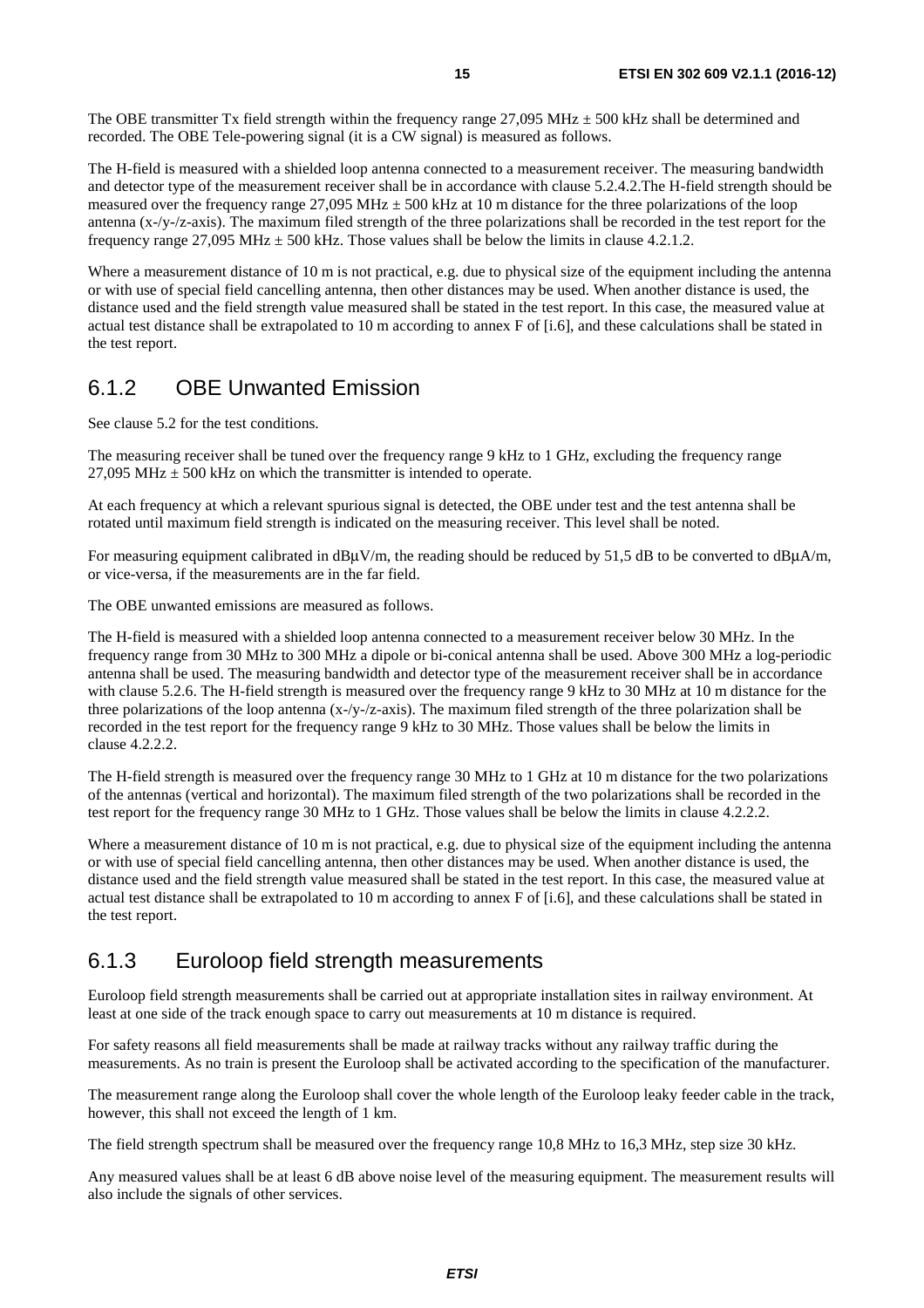<span id="page-15-0"></span>The measurement system shall be configured as follows unless otherwise stated:

- Antenna location: 10 m orthogonal distance from Euroloop and 1 m above ground.
- Resolution bandwidth: 10 kHz.
- Video bandwidth: Not less than the resolution bandwidth.
- Detector mode: RMS.
- Averaging: 5 times (average over 5 sweeps).
- Step 1 The magnetic field strength spectrum shall be measured and recorded every 5 m along the Euroloop in x- (along Euroloop), y- (horizontal orthogonal to Euroloop), and z-direction (vertical to Euroloop).
- Step 2 Utilize the measurement results according to annex B. The limit shall not be exceeded over any 200 m length of the loop.

# 6.1.4 Euroloop transmitter conducted measurements

The measurements shall cover the frequency range 9 kHz to 1 000 MHz.

The measurements of the conducted transmitter spectrum shall be carried out in a test lab.

The Euroloop transmitter spectrum shall be measured and recorded. The Euroloop transmitter shall be activated according to the specification of the manufacturer. During spectrum measurements the Euroloop transmitter shall be terminated by a non-reactive, non radiating resistive 50  $\Omega$  power termination instead of the dedicated leaky feeder cable. The Voltage Standing Wave Ratio (VSWR) at the 50  $\Omega$  connector shall not be greater than 1,5: 1 over the frequency range of the measurement.

The spectrum analyser shall be configured as follows unless otherwise stated:

- Resolution bandwidth: In accordance with table 4 in clause 5.2.4.2.
- Video bandwidth: Not less than the resolution bandwidth.
- Detector mode: RMS.

# 6.2 Conformance Methods of Measurement for Receiver

## 6.2.1 OBE receiver sensitivity

The conformance test suite for the OBE receiver sensitivity is defined in [\[2](#page-5-0)], clause 6.3 "Dynamic Range of the Receiver".

# 6.2.2 OBE Receiver co-channel rejection

The conformance test suite for the OBE receiver co-channel rejection is defined in [\[2](#page-5-0)], clause 6.6 "Co-Channel Rejection for Narrowband Signal" and clause 6.7 "Co-Channel Rejection of other Euroloop Signal".

# 6.2.3 OBE Receiver blocking

The conformance test suite for the receiver blocking is defined in [\[2](#page-5-0)], clause 6.8 "Blocking".

# 6.2.4 OBE Receiver radio-frequency intermodulation

The conformance test suite for the receiver radio-frequency intermodulation is defined in [\[2](#page-5-0)], clause 6.5 "Inter-modulation Immunity".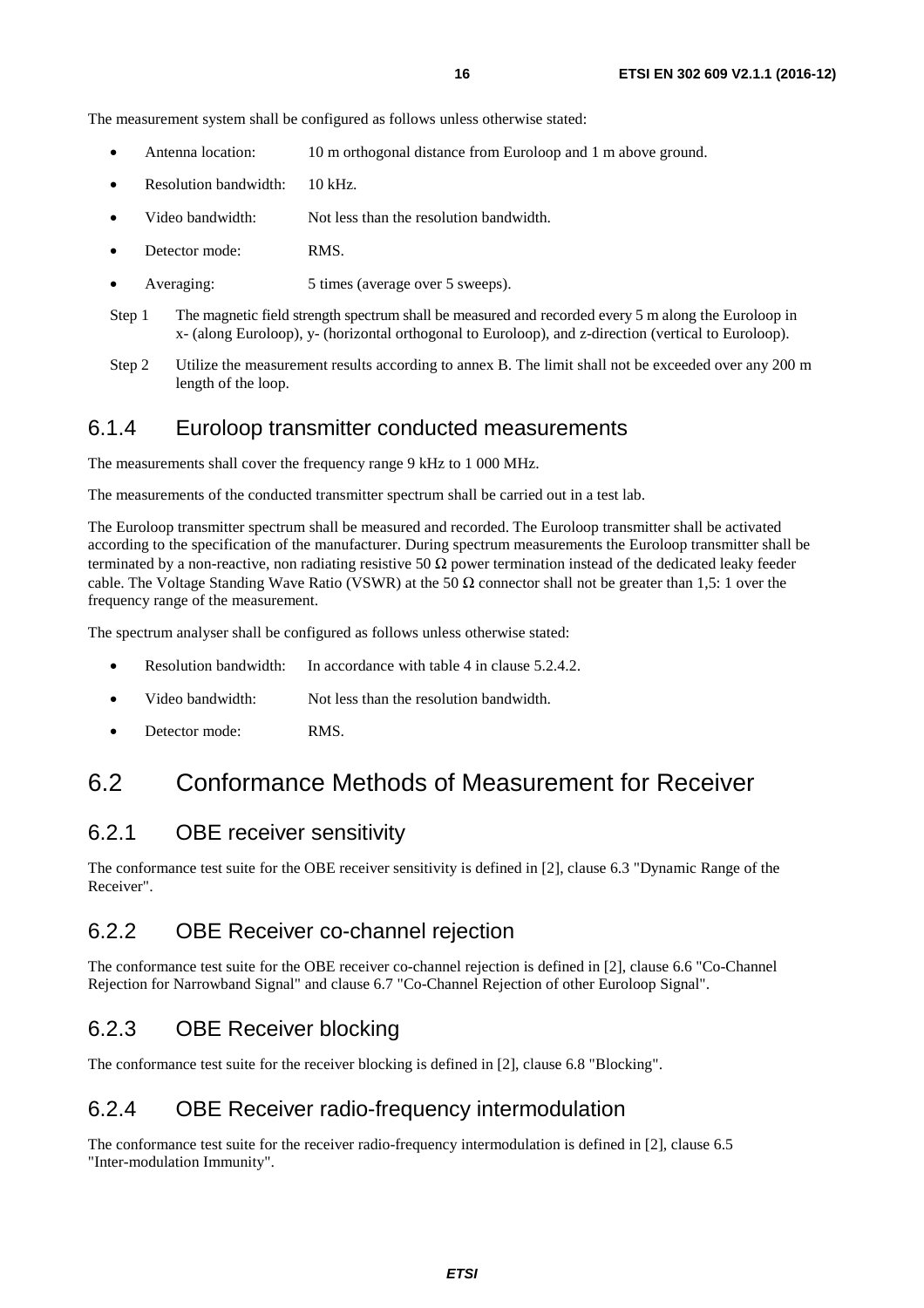# <span id="page-16-0"></span>6.2.5 Euroloop receiver sensitivity

The conformance test suite for the Euroloop receiver sensitivity is defined in [\[2](#page-5-0)], clause 5.8 "Activation and Deactivation of LOOMO by Activation Signal".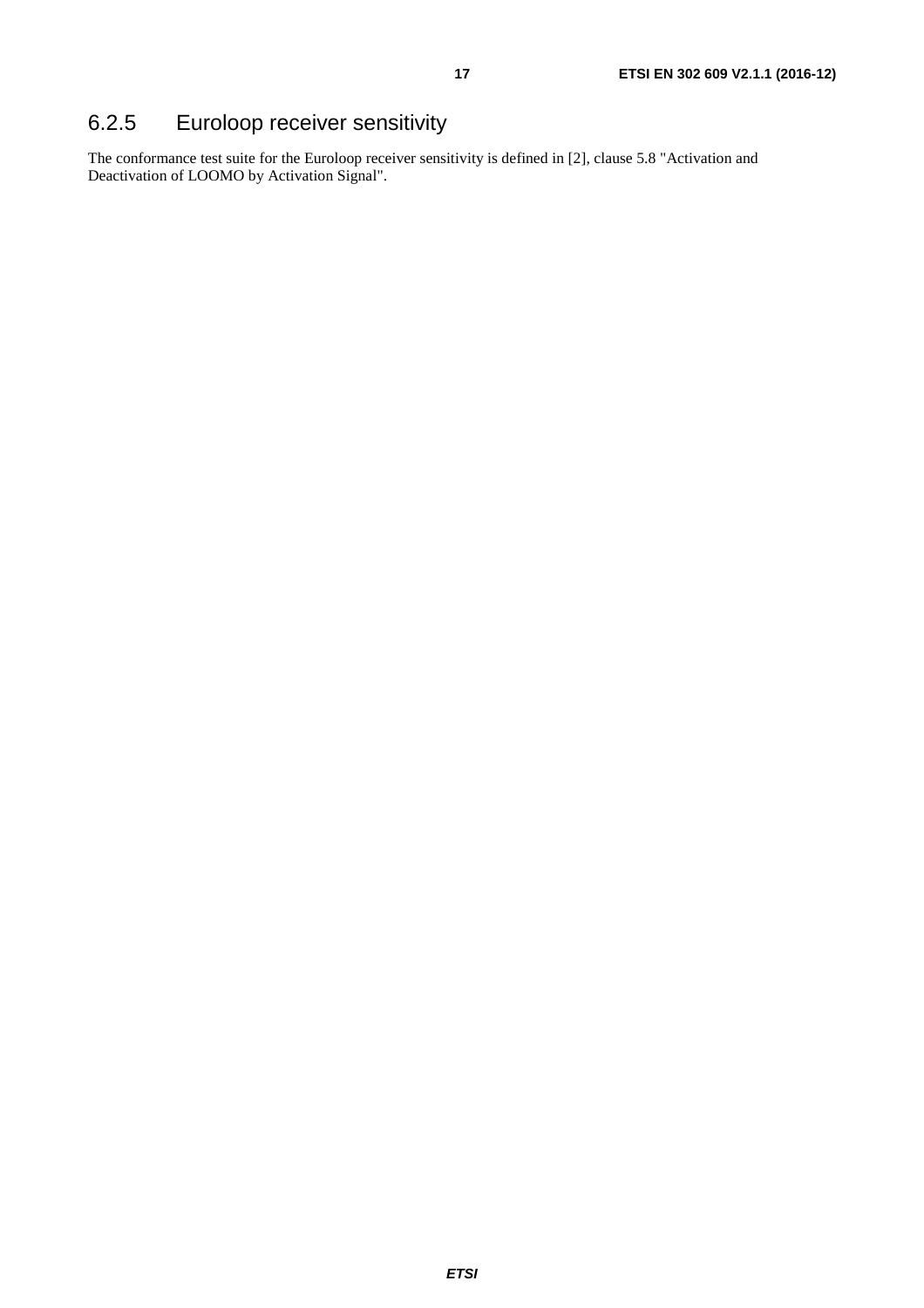# <span id="page-17-0"></span>Annex A (normative): Relationship between the present document and the essential requirements of Directive 2014/53/EU

The present document has been prepared under the Commission's standardisation request C(2015) 5376 final [i.8] to provide one voluntary means of conforming to the essential requirements of Directive 2014/53/EU on the harmonisation of the laws of the Member States relating to the making available on the market of radio equipment and repealing Directive 1999/5/EC [i.1].

Once the present document is cited in the Official Journal of the European Union under that Directive, compliance with the normative clauses of the present document given in table A.1 confers, within the limits of the scope of the present document, a presumption of conformity with the corresponding essential requirements of that Directive, and associated EFTA regulations.

#### **Harmonised Standard ETSI EN 302 609** The following requirements are relevant to the presumption of conformity under the article 3.2 of Directive 2014/53/EU [[i.1](#page-6-0)]<br>Requirement Team **Requirement Requirement Conditionality No Description Reference: Clause No Phone Condition Condition**<br> **C C Applies to OBF only** 1 OBE Transmitter mask 4.2.1 C Applies to OBE only<br>2 OBE unwanted emissions 4.2.2 C Applies to OBE only 2 OBE unwanted emissions 4.2.2 C Applies to OBE only 3 Euroloop transmitter field strength 4.2.3 C Applies to Euroloop only<br>4 Euroloop transmitter mask 4.2.4 C Applies to Euroloop only 4 Euroloop transmitter mask 4.2.4 C Applies to Euroloop only 5 OBE Receiver sensitivity 4.3.1 C Applies to OBE only 6 OBE Receiver co-channel rejection 4.3.2 C Applies to OBE only<br>
7 OBE Receiver blocking<br>
4.3.3 C Applies to OBE only 7 OBE Receiver blocking 4.3.3 C Applies to OBE only 8 OBE Receiver radio-frequency intermodulation 4.3.4 C Applies to OBE only 9 Euroloop Receiver sensitivity 4.3.5 C Applies to Euroloop only

#### **Table A.1: Relationship between the present document and the essential requirements of Directive 2014/53/EU**

#### **Key to columns:**

**Requirement:** 

**No** A unique identifier for one row of the table which may be used to identify a requirement.

**Description** A textual reference to the requirement.

**Clause Number** Identification of clause(s) defining the requirement in the present document unless another document is referenced explicitly.

#### **Requirement Conditionality:**

- **U/C** Indicates whether the requirement shall be unconditionally applicable (U) or is conditional upon the manufacturer's claimed functionality of the equipment (C).
- **Condition** Explains the conditions when the requirement shall or shall not be applicable for a requirement which is classified "conditional".

Presumption of conformity stays valid only as long as a reference to the present document is maintained in the list published in the Official Journal of the European Union. Users of the present document should consult frequently the latest list published in the Official Journal of the European Union.

Other Union legislation may be applicable to the product(s) falling within the scope of the present document.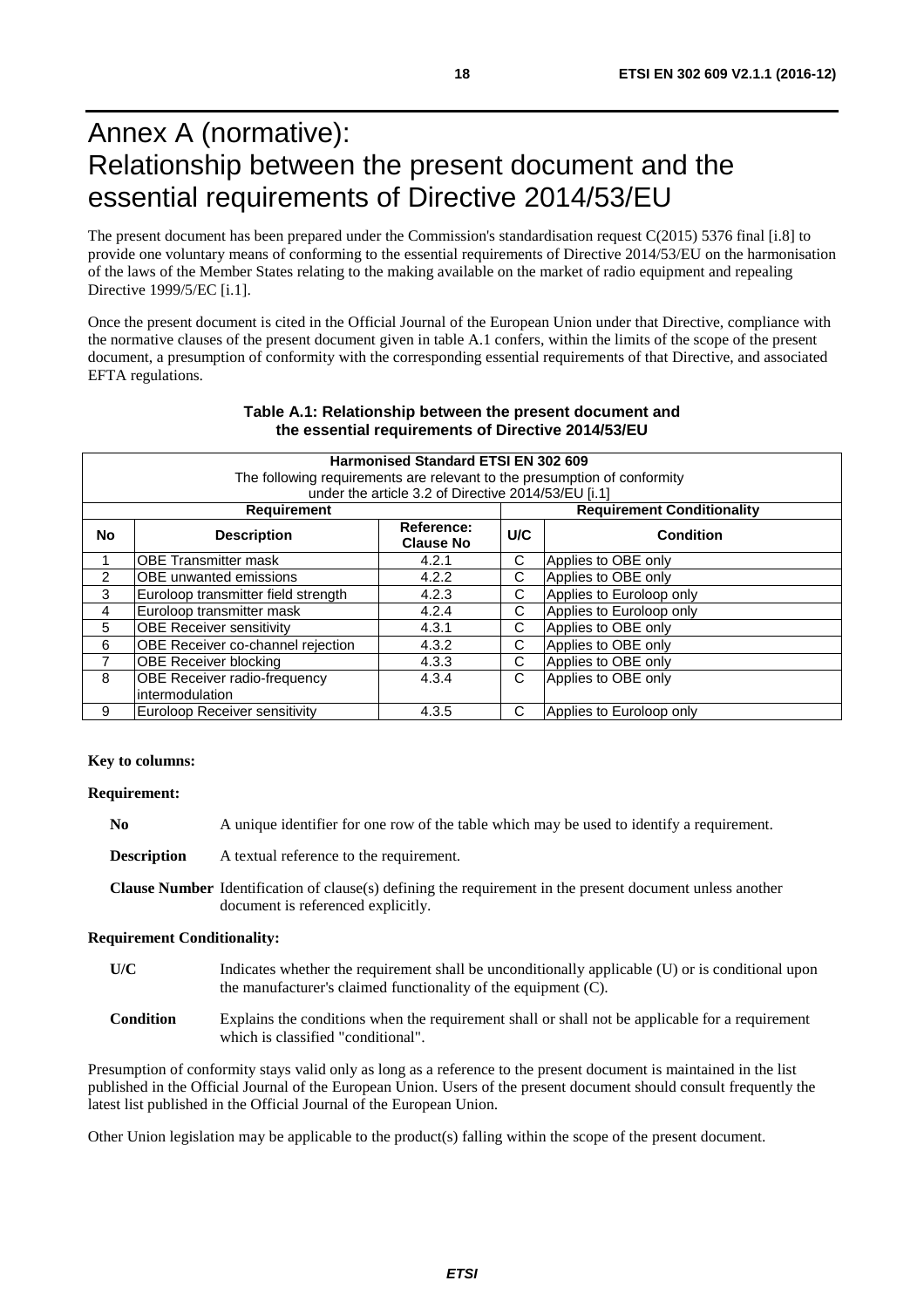# <span id="page-18-0"></span>Annex B (normative): Field strength measurements along the Euroloop

The measured field strength spectrum contains the signals of other services also. To extract the representative maximum the ideal envelope of the Euroloop spectrum is fitted to the measured values:

Step 1 Calculate the magnitude of magnetic field strength for every measurement location and all frequencies using the components of the x-, y- and z-direction:

$$
|H| = \sqrt{|H_x|^2 + |H_y|^2 + |H_z|^2}
$$
 (B.1)

Step 2 Determine the maximum field strength for every measurement location by fitting the ideal field strength spectrum envelope S(*f*) to the measured field strength spectrum M(*f*).

$$
S(f) = A \cdot \frac{\sin\left(\frac{\pi \cdot (f - f_0)}{R_C}\right)}{\frac{\pi \cdot (f - f_0)}{R_C}}
$$
\n
$$
f_0: \text{ carrier frequency} \quad 13,547 \text{ MHz}
$$
\n
$$
R_C: \text{ chip rate} \quad 4,516 \text{ MHz}
$$
\n
$$
A: \text{ normalizing Factor} \quad \mu\text{A/m}
$$

Determine A so that the following condition is met:

$$
\left| \sum_{f} \left[ 20 \cdot \log M(f) - 20 \cdot \log S(f) \right] \right| = \min \tag{B.2}
$$

 $\overline{a}$ 

The resulting maximum field strength at the measurement location is A.

Step 3 Calculate the arithmetic mean of maximum magnetic field strength values (in  $\mu A/m$ ) determined in step 2 above over any sub-range of consecutive measurement locations covering a range of 200 m each.

 If the length of the Euroloop leaky feeder cable is shorter than 200 m then the mean magnetic field strength is calculated over the actual length.

Step 4 The limit shall not be exceeded by the mean magnetic field strength of any of the 200 m long sub-ranges of an Euroloop.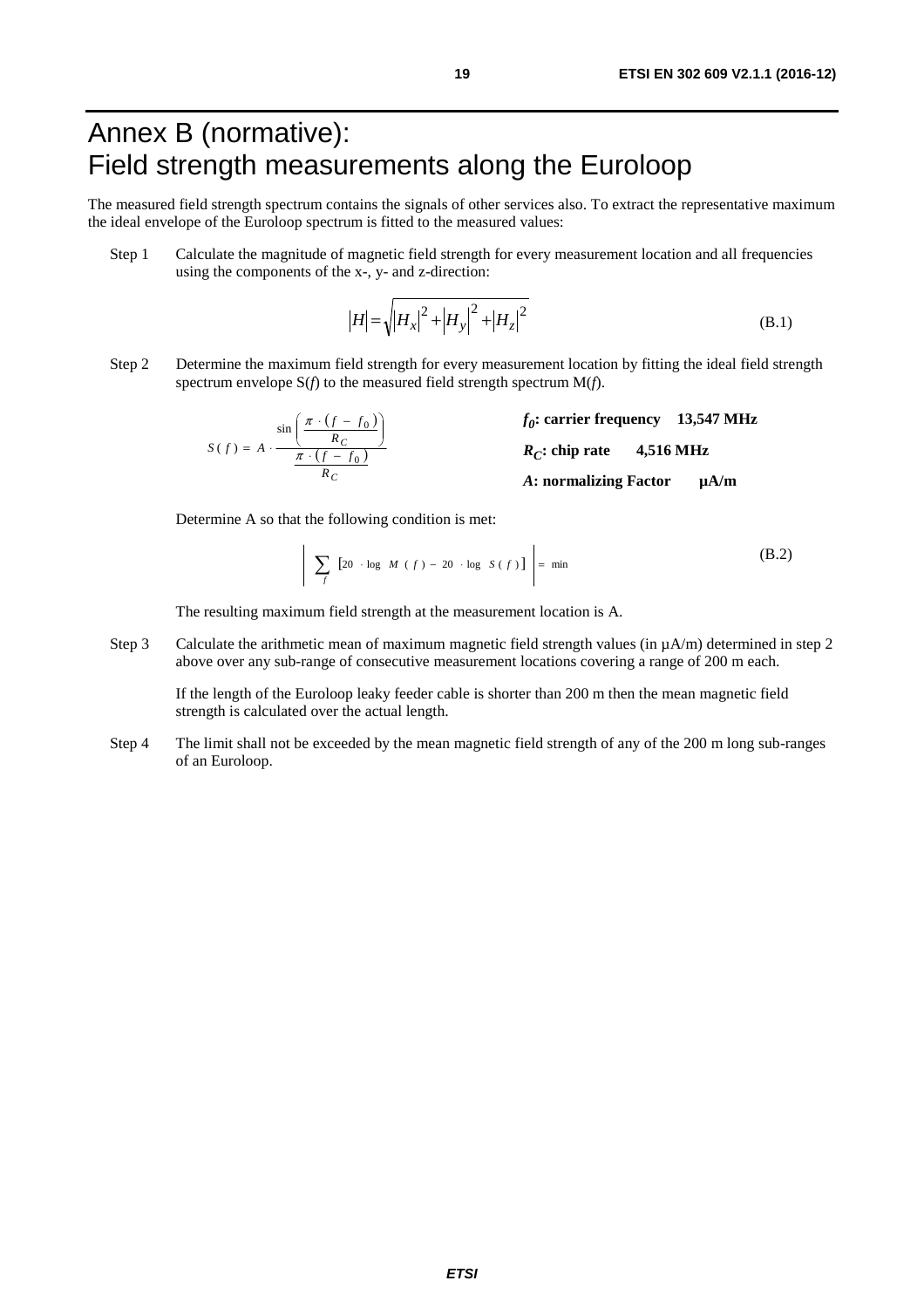# <span id="page-19-0"></span>Annex C (informative): Change History

Table to cover paragraph 2 of Article 5 of the EU Standardization Request:

| Date          | <b>Version</b> | Information about changes                                                                                                                       |  |  |
|---------------|----------------|-------------------------------------------------------------------------------------------------------------------------------------------------|--|--|
| November 2008 | 1.1.1          | Last publication as HS under R&TTE                                                                                                              |  |  |
| October 2016  | 2.1.1          | Revision for compliance with Directive 2014/53/EU<br>Receiver parameters added<br>Reference to railway specific standards (UNISIG Subset) added |  |  |